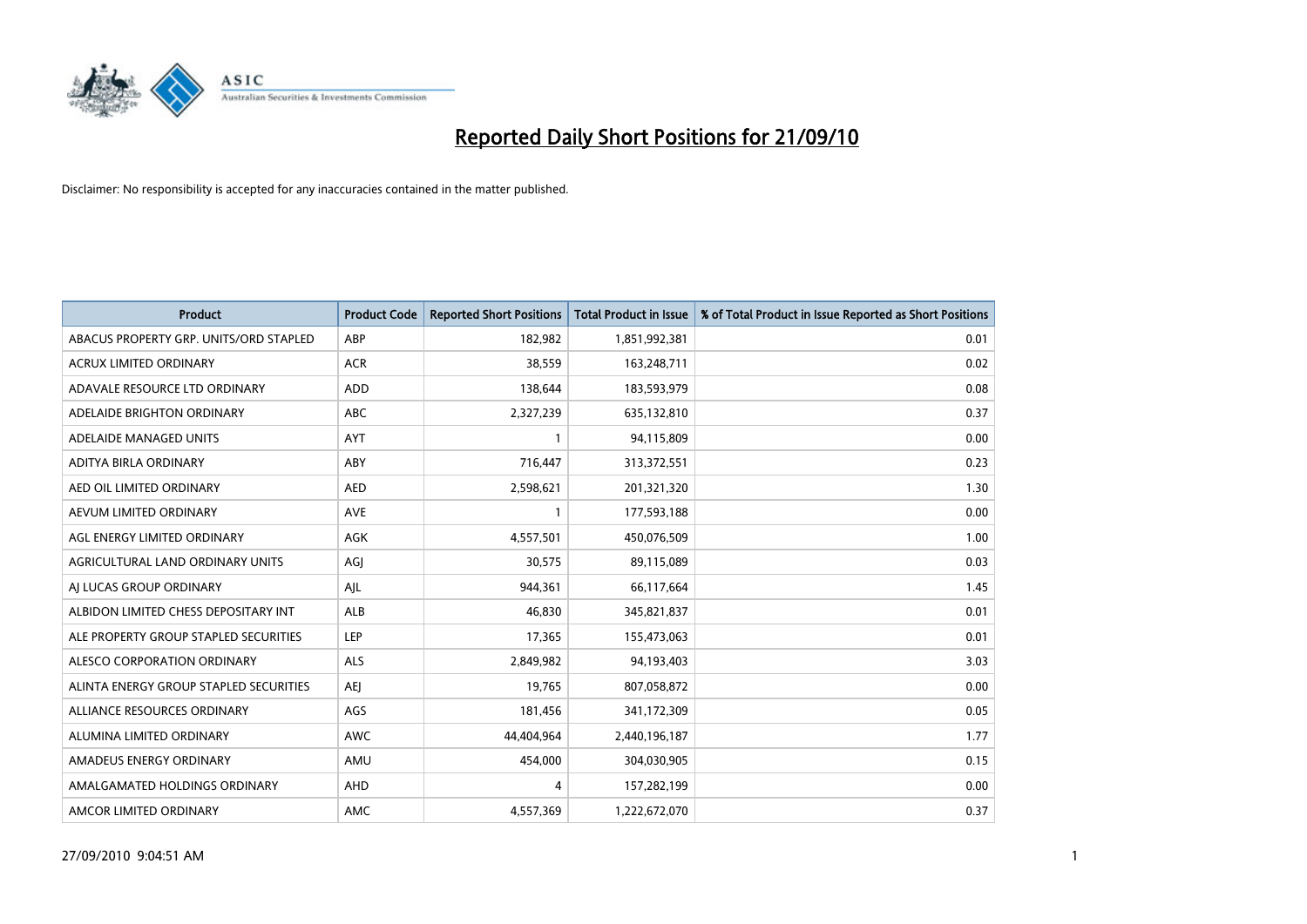

| <b>Product</b>                          | <b>Product Code</b> | <b>Reported Short Positions</b> | Total Product in Issue | % of Total Product in Issue Reported as Short Positions |
|-----------------------------------------|---------------------|---------------------------------|------------------------|---------------------------------------------------------|
| AMP LIMITED ORDINARY                    | AMP                 | 20,151,051                      | 2,071,925,423          | 0.94                                                    |
| AMPELLA MINING ORDINARY                 | <b>AMX</b>          | 77.144                          | 178,225,108            | 0.04                                                    |
| ANDEAN RESOURCES LTD ORDINARY           | <b>AND</b>          | 80,461                          | 543,257,867            | 0.01                                                    |
| ANSELL LIMITED ORDINARY                 | <b>ANN</b>          | 1,165,649                       | 132,871,402            | 0.87                                                    |
| ANTARES ENERGY LTD ORDINARY             | <b>AZZ</b>          | 797.663                         | 299,333,110            | 0.26                                                    |
| ANZ BANKING GRP LTD ORDINARY            | ANZ                 | 7,751,345                       | 2,559,418,024          | 0.30                                                    |
| APA GROUP STAPLED SECURITIES            | <b>APA</b>          | 6,207,289                       | 551,689,118            | 1.12                                                    |
| APEX MINERALS NL ORDINARY               | <b>AXM</b>          | 885,146                         | 3,567,819,909          | 0.02                                                    |
| APN EUROPEAN RETAIL UNITS STAPLED SEC.  | <b>AEZ</b>          | 11,832                          | 544,910,660            | 0.00                                                    |
| APN NEWS & MEDIA ORDINARY               | <b>APN</b>          | 9,835,776                       | 598,823,853            | 1.65                                                    |
| APOLLO GAS LIMITED ORDINARY             | <b>AZO</b>          | 71,180                          | 90,400,136             | 0.08                                                    |
| AQUARIUS PLATINUM. ORDINARY             | <b>AOP</b>          | 6,068,211                       | 463,231,008            | 1.30                                                    |
| AQUILA RESOURCES ORDINARY               | <b>AQA</b>          | 1,564,946                       | 322,862,186            | 0.47                                                    |
| ARAFURA RESOURCE LTD ORDINARY           | <b>ARU</b>          | 115.532                         | 290,640,342            | 0.04                                                    |
| ARDENT LEISURE GROUP STAPLED SECURITIES | AAD                 | 40,004                          | 312,836,274            | 0.01                                                    |
| ARISTOCRAT LEISURE ORDINARY             | <b>ALL</b>          | 27,161,440                      | 533,379,348            | 5.07                                                    |
| ASCIANO GROUP STAPLED SECURITIES        | <b>AIO</b>          | 28,895,760                      | 2,926,103,883          | 0.96                                                    |
| ASG GROUP LIMITED ORDINARY              | <b>ASZ</b>          | 294,162                         | 151,836,046            | 0.18                                                    |
| ASPEN GROUP ORD/UNITS STAPLED           | <b>APZ</b>          | 318,885                         | 583,934,711            | 0.05                                                    |
| <b>ASTON RES LTD ORDINARY</b>           | <b>AZT</b>          | 340.000                         | 204,527,604            | 0.17                                                    |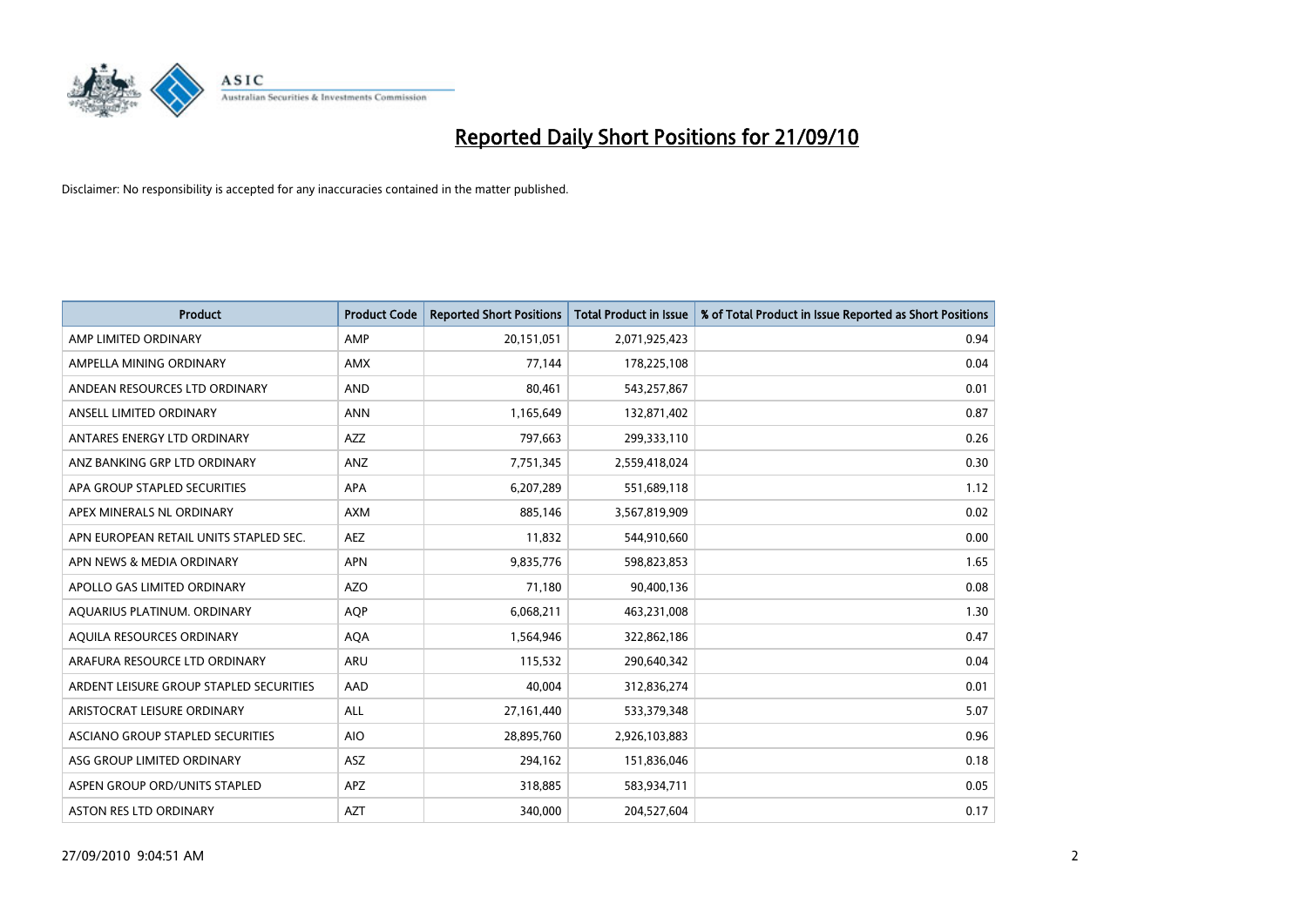

| <b>Product</b>                          | <b>Product Code</b> | <b>Reported Short Positions</b> | Total Product in Issue | % of Total Product in Issue Reported as Short Positions |
|-----------------------------------------|---------------------|---------------------------------|------------------------|---------------------------------------------------------|
| ASTRO JAP PROP GROUP STAPLED SECURITIES | AJA                 | 57,335                          | 508,212,161            | 0.01                                                    |
| ASX LIMITED ORDINARY                    | ASX                 | 4,341,635                       | 173,576,316            | 2.52                                                    |
| ATLAS IRON LIMITED ORDINARY             | AGO                 | 3,761,129                       | 540,009,119            | 0.69                                                    |
| AUCKLAND INTERNATION ORDINARY           | AIA                 | 54                              | 1,310,392,831          | 0.00                                                    |
| <b>AURORA OIL &amp; GAS ORDINARY</b>    | <b>AUT</b>          | 930,191                         | 276,690,342            | 0.33                                                    |
| AUSDRILL LIMITED ORDINARY               | <b>ASL</b>          | 33,017                          | 261,820,159            | 0.01                                                    |
| AUSENCO LIMITED ORDINARY                | AAX                 | 3,549,555                       | 122,427,576            | 2.90                                                    |
| AUSTAL LIMITED ORDINARY                 | ASB                 | 232,500                         | 188,069,638            | 0.12                                                    |
| <b>AUSTAR UNITED ORDINARY</b>           | <b>AUN</b>          | 12,282,101                      | 1,260,071,912          | 0.97                                                    |
| AUSTBROKERS HOLDINGS ORDINARY           | <b>AUB</b>          | $\overline{2}$                  | 52,736,987             | 0.00                                                    |
| AUSTEREO GROUP LTD. ORDINARY            | <b>AEO</b>          | 116,307                         | 344,798,708            | 0.04                                                    |
| AUSTIN ENGINEERING ORDINARY             | ANG                 | 50,518                          | 71,314,403             | 0.07                                                    |
| AUSTRALAND PROPERTY STAPLED SECURITY    | <b>ALZ</b>          | 153,543                         | 576,837,197            | 0.02                                                    |
| AUSTRALIAN AGRICULT, ORDINARY           | AAC                 | 4,603,711                       | 264,264,459            | 1.74                                                    |
| <b>AUSTRALIAN EDUCATION UNITS</b>       | <b>AEU</b>          | 625,000                         | 134,973,383            | 0.46                                                    |
| AUSTRALIAN INFRASTR. UNITS/ORDINARY     | <b>AIX</b>          | 123,507                         | 620,733,944            | 0.02                                                    |
| AUSTRALIAN MINES LTD ORDINARY           | <b>AUZ</b>          | 1,400,000                       | 6,981,662,168          | 0.02                                                    |
| AUSTRALIAN PHARM. ORDINARY              | API                 | 813,412                         | 488,115,883            | 0.17                                                    |
| AVEXA LIMITED ORDINARY                  | <b>AVX</b>          | 243,657                         | 847,688,779            | 0.03                                                    |
| AVOCA RESOURCES ORDINARY                | <b>AVO</b>          | 12,704,837                      | 290,892,011            | 4.36                                                    |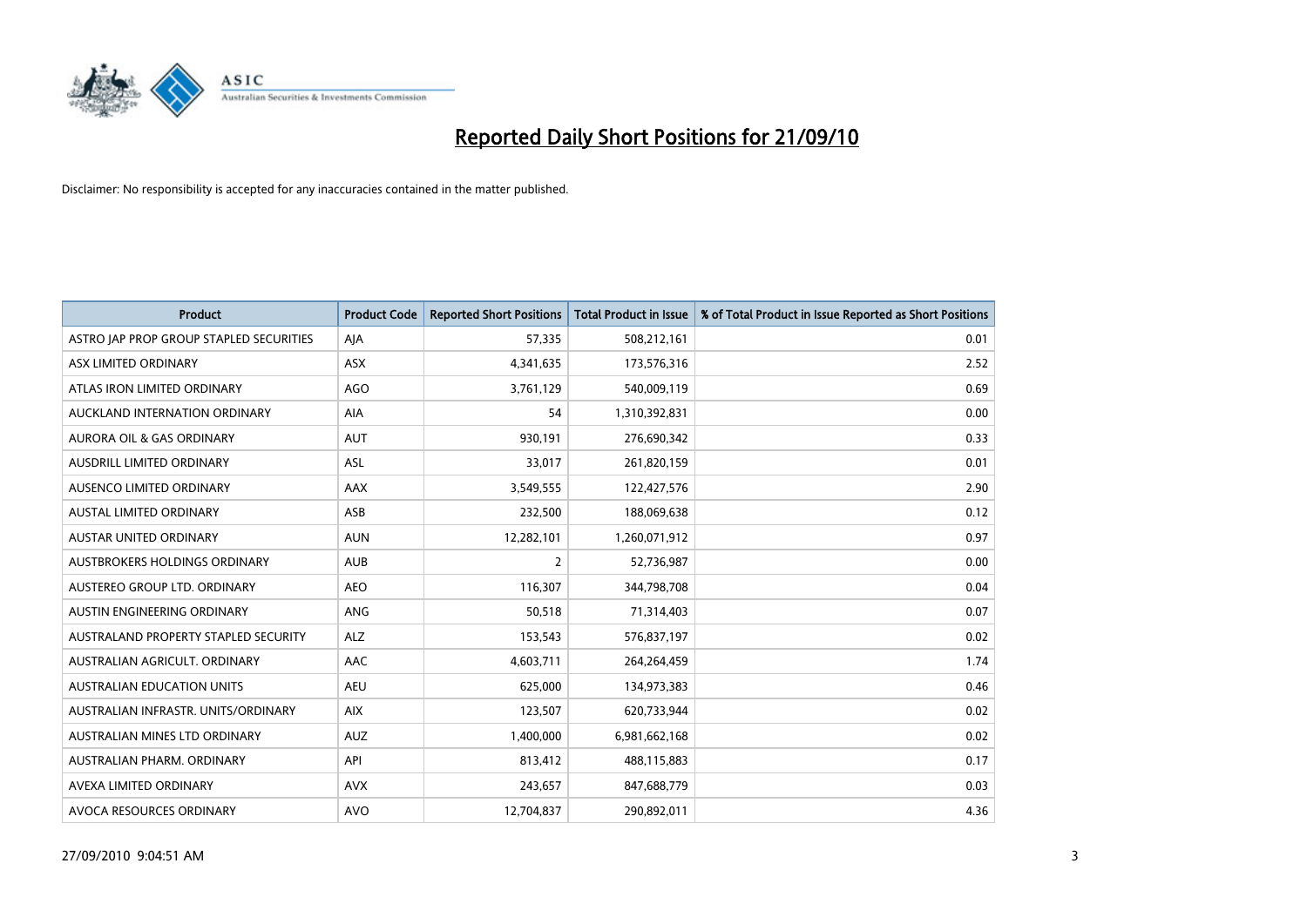

| <b>Product</b>                       | <b>Product Code</b> | <b>Reported Short Positions</b> | <b>Total Product in Issue</b> | % of Total Product in Issue Reported as Short Positions |
|--------------------------------------|---------------------|---------------------------------|-------------------------------|---------------------------------------------------------|
| AWB LIMITED ORDINARY                 | AWB                 | 1,081,625                       | 817,304,356                   | 0.13                                                    |
| AWE LIMITED ORDINARY                 | <b>AWE</b>          | 853,571                         | 521,871,941                   | 0.17                                                    |
| AXA ASIA PACIFIC ORDINARY            | <b>AXA</b>          | 6,073,763                       | 2,067,095,545                 | 0.29                                                    |
| BANK OF QUEENSLAND. ORDINARY         | <b>BOO</b>          | 596,325                         | 215,681,127                   | 0.28                                                    |
| <b>BANNERMAN RESOURCES ORDINARY</b>  | <b>BMN</b>          | 278,579                         | 201,710,934                   | 0.14                                                    |
| <b>BASS STRAIT OIL CO ORDINARY</b>   | <b>BAS</b>          | 1,482                           | 291,030,250                   | 0.00                                                    |
| <b>BAUXITE RESOURCE LTD ORDINARY</b> | <b>BAU</b>          | 44.797                          | 234,379,896                   | 0.02                                                    |
| BEACH ENERGY LIMITED ORDINARY        | <b>BPT</b>          | 1,749,259                       | 1,092,548,972                 | 0.15                                                    |
| BENDIGO AND ADELAIDE ORDINARY        | <b>BEN</b>          | 3,619,474                       | 354,523,668                   | 1.01                                                    |
| BENDIGO MINING LTD ORDINARY          | <b>BDG</b>          | 14,648,368                      | 509,712,735                   | 2.88                                                    |
| BERKELEY RESOURCES ORDINARY          | <b>BKY</b>          | 15,475                          | 137,590,319                   | 0.01                                                    |
| <b>BHP BILLITON LIMITED ORDINARY</b> | <b>BHP</b>          | 38,443,633                      | 3,356,081,497                 | 1.10                                                    |
| <b>BILLABONG ORDINARY</b>            | <b>BBG</b>          | 5,301,740                       | 253,122,552                   | 2.11                                                    |
| <b>BIOTA HOLDINGS ORDINARY</b>       | <b>BTA</b>          | 1,552,874                       | 179,878,356                   | 0.85                                                    |
| <b>BISALLOY STEEL ORDINARY</b>       | <b>BIS</b>          | 84,480                          | 216,455,965                   | 0.04                                                    |
| BKI INVESTMENT LTD ORDINARY          | BKI                 | 508                             | 420,919,092                   | 0.00                                                    |
| <b>BLACKTHORN RESOURCES ORDINARY</b> | <b>BTR</b>          | 35,848                          | 106,885,300                   | 0.03                                                    |
| BLUESCOPE STEEL LTD ORDINARY         | <b>BSL</b>          | 18,262,643                      | 1,823,322,017                 | 0.99                                                    |
| <b>BOART LONGYEAR ORDINARY</b>       | <b>BLY</b>          | 3,205,251                       | 461,163,412                   | 0.69                                                    |
| <b>BOOM LOGISTICS ORDINARY</b>       | <b>BOL</b>          | 337,999                         | 460,795,156                   | 0.07                                                    |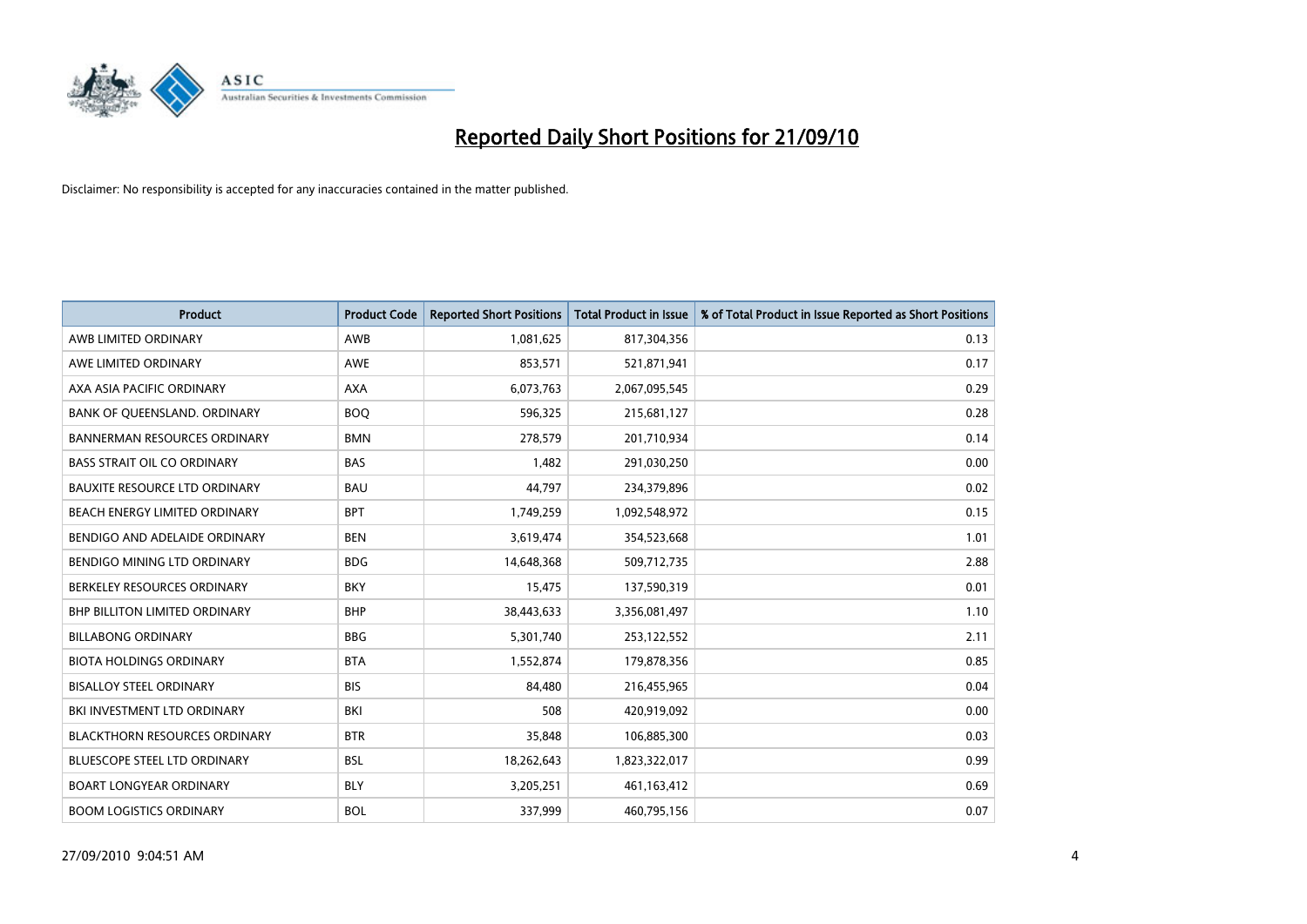

| <b>Product</b>                           | <b>Product Code</b> | <b>Reported Short Positions</b> | <b>Total Product in Issue</b> | % of Total Product in Issue Reported as Short Positions |
|------------------------------------------|---------------------|---------------------------------|-------------------------------|---------------------------------------------------------|
| BORAL LIMITED, ORDINARY                  | <b>BLD</b>          | 23,072,074                      | 718,853,617                   | 3.20                                                    |
| BOTSWANA METALS LTD ORDINARY             | <b>BML</b>          | 7,000                           | 106,087,760                   | 0.01                                                    |
| <b>BOW ENERGY LIMITED ORDINARY</b>       | <b>BOW</b>          | 2,685,618                       | 280,607,187                   | 0.96                                                    |
| BRADKEN LIMITED ORDINARY                 | <b>BKN</b>          | 641,016                         | 139,346,259                   | 0.46                                                    |
| <b>BRAMBLES LIMITED ORDINARY</b>         | <b>BXB</b>          | 14,748,997                      | 1,422,577,065                 | 1.01                                                    |
| <b>BREVILLE GROUP LTD ORDINARY</b>       | <b>BRG</b>          | 2,740                           | 129,515,322                   | 0.00                                                    |
| <b>BRICKWORKS LIMITED ORDINARY</b>       | <b>BKW</b>          | 13,853                          | 147,235,904                   | 0.01                                                    |
| <b>BROCKMAN RESOURCES ORDINARY</b>       | <b>BRM</b>          | 173,671                         | 141,588,151                   | 0.13                                                    |
| BT INVESTMENT MNGMNT ORDINARY            | <b>BTT</b>          | 543,614                         | 160,000,000                   | 0.34                                                    |
| <b>BUNNINGS WAREHOUSE ORDINARY UNITS</b> | <b>BWP</b>          | 438,108                         | 427,042,646                   | 0.11                                                    |
| <b>BURU ENERGY ORDINARY</b>              | <b>BRU</b>          | 171,612                         | 182,769,813                   | 0.09                                                    |
| CABCHARGE AUSTRALIA ORDINARY             | CAB                 | 2,648,535                       | 120,437,014                   | 2.17                                                    |
| <b>CALTEX AUSTRALIA ORDINARY</b>         | <b>CTX</b>          | 6,579,284                       | 270,000,000                   | 2.48                                                    |
| <b>CAMPBELL BROTHERS ORDINARY</b>        | CPB                 | 533,166                         | 63,517,495                    | 0.84                                                    |
| CAPE LAMBERT RES LTD ORDINARY            | <b>CFE</b>          | 288,127                         | 593,166,467                   | 0.05                                                    |
| <b>CARBON ENERGY ORDINARY</b>            | <b>CNX</b>          | 506.686                         | 609,497,650                   | 0.08                                                    |
| <b>CARDNO LIMITED ORDINARY</b>           | CDD                 | 12,795                          | 105,599,600                   | 0.01                                                    |
| CARNARVON PETROLEUM ORDINARY             | <b>CVN</b>          | 2,064,680                       | 686,759,634                   | 0.29                                                    |
| <b>CARNEGIE WAVE ENERGY ORDINARY</b>     | <b>CWE</b>          | 83,000                          | 565,237,627                   | 0.01                                                    |
| CARPATHIAN RESOURCES ORDINARY            | <b>CPN</b>          | 75,000                          | 265,533,501                   | 0.03                                                    |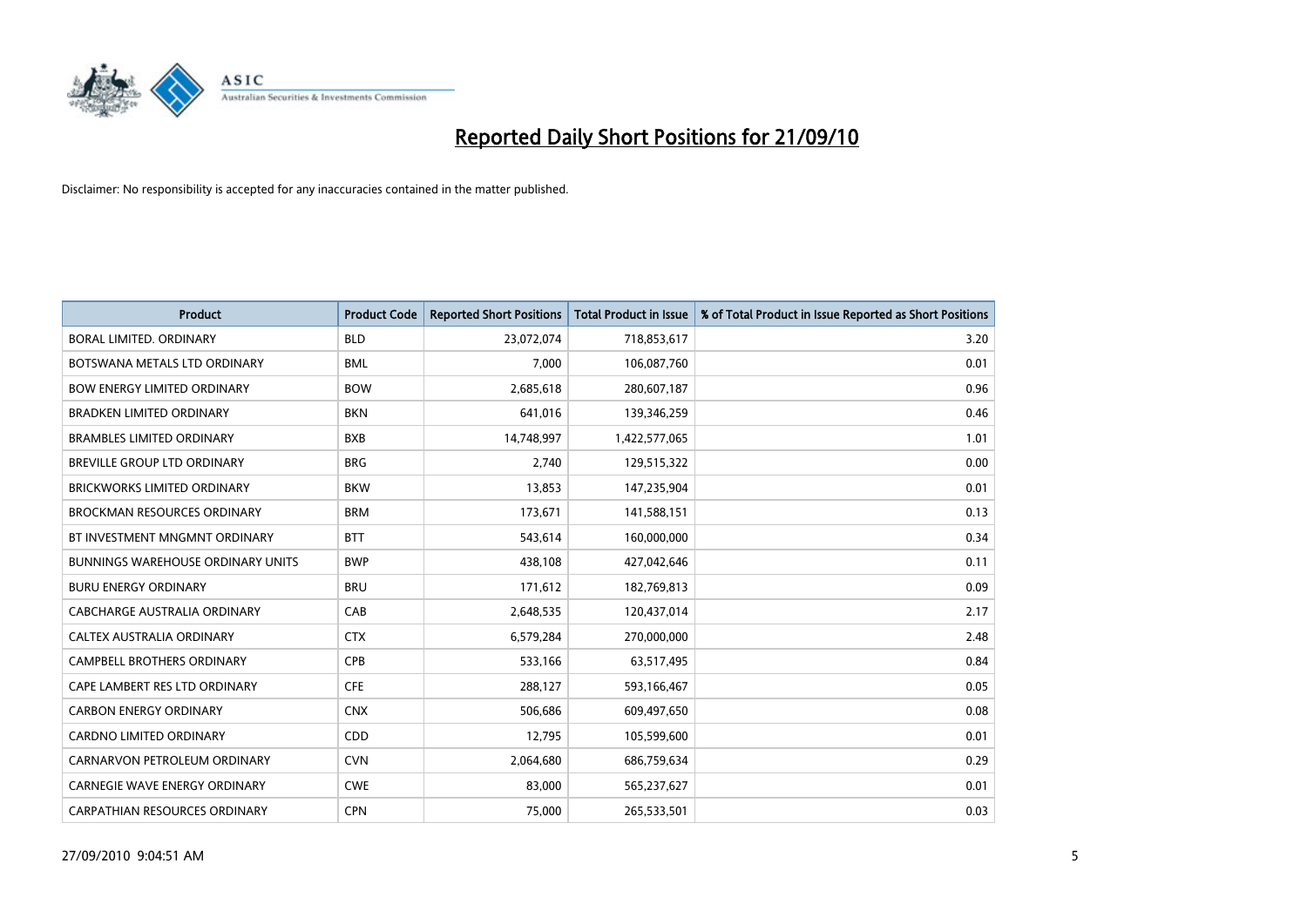

| <b>Product</b>                                | <b>Product Code</b> | <b>Reported Short Positions</b> | <b>Total Product in Issue</b> | % of Total Product in Issue Reported as Short Positions |
|-----------------------------------------------|---------------------|---------------------------------|-------------------------------|---------------------------------------------------------|
| CARPENTARIA EXP. LTD ORDINARY                 | CAP                 | 9,777                           | 93,821,301                    | 0.01                                                    |
| CARSALES.COM LTD ORDINARY                     | <b>CRZ</b>          | 993,033                         | 232,500,800                   | 0.43                                                    |
| CASH CONVERTERS ORD/DIV ACCESS                | CCV                 | 17,624                          | 379,761,025                   | 0.00                                                    |
| <b>CASPIAN OIL &amp; GAS ORDINARY</b>         | <b>CIG</b>          | 50,000                          | 1,331,500,513                 | 0.00                                                    |
| CATALPA RESOURCES ORDINARY                    | CAH                 | 79,757                          | 162,752,409                   | 0.05                                                    |
| <b>CEC GROUP LIMITED ORDINARY</b>             | <b>CEG</b>          | 1,750                           | 79,662,662                    | 0.00                                                    |
| <b>CELLNET GROUP ORDINARY</b>                 | <b>CLT</b>          | 1,342                           | 73,122,185                    | 0.00                                                    |
| <b>CENTENNIAL COAL ORDINARY</b>               | <b>CEY</b>          | 11,761,169                      | 395,028,737                   | 2.98                                                    |
| CENTRAL PETROLEUM ORDINARY                    | <b>CTP</b>          | 11,455                          | 907,291,115                   | 0.00                                                    |
| <b>CENTRO PROPERTIES UNITS/ORD STAPLED</b>    | <b>CNP</b>          | 280,379                         | 972,414,514                   | 0.03                                                    |
| <b>CENTRO RETAIL GROUP STAPLED SECURITIES</b> | <b>CER</b>          | 729,036                         | 2,286,399,424                 | 0.03                                                    |
| <b>CERAMIC FUEL CELLS ORDINARY</b>            | <b>CFU</b>          | 79,718                          | 1,125,111,376                 | 0.01                                                    |
| <b>CFS RETAIL PROPERTY UNITS</b>              | <b>CFX</b>          | 59,488,190                      | 2,530,069,990                 | 2.37                                                    |
| <b>CGA MINING LIMITED ORDINARY</b>            | <b>CGX</b>          | 231,392                         | 331,294,976                   | 0.07                                                    |
| <b>CHALLENGER DIV.PRO. STAPLED UNITS</b>      | <b>CDI</b>          | 2,948                           | 913,426,007                   | 0.00                                                    |
| <b>CHALLENGER F.S.G.LTD ORDINARY</b>          | CGF                 | 8,316,281                       | 499,473,232                   | 1.67                                                    |
| CHANDLER MACLEOD LTD ORDINARY                 | <b>CMG</b>          | 11,970                          | 421,812,960                   | 0.00                                                    |
| CHARTER HALL GROUP STAPLED US PROHIBIT.       | CHC                 | 634,069                         | 1,225,365,088                 | 0.04                                                    |
| <b>CHARTER HALL OFFICE UNIT</b>               | C <sub>O</sub> O    | 920,033                         | 493,319,730                   | 0.18                                                    |
| <b>CHARTER HALL RETAIL UNITS</b>              | <b>COR</b>          | 469,651                         | 305,810,723                   | 0.15                                                    |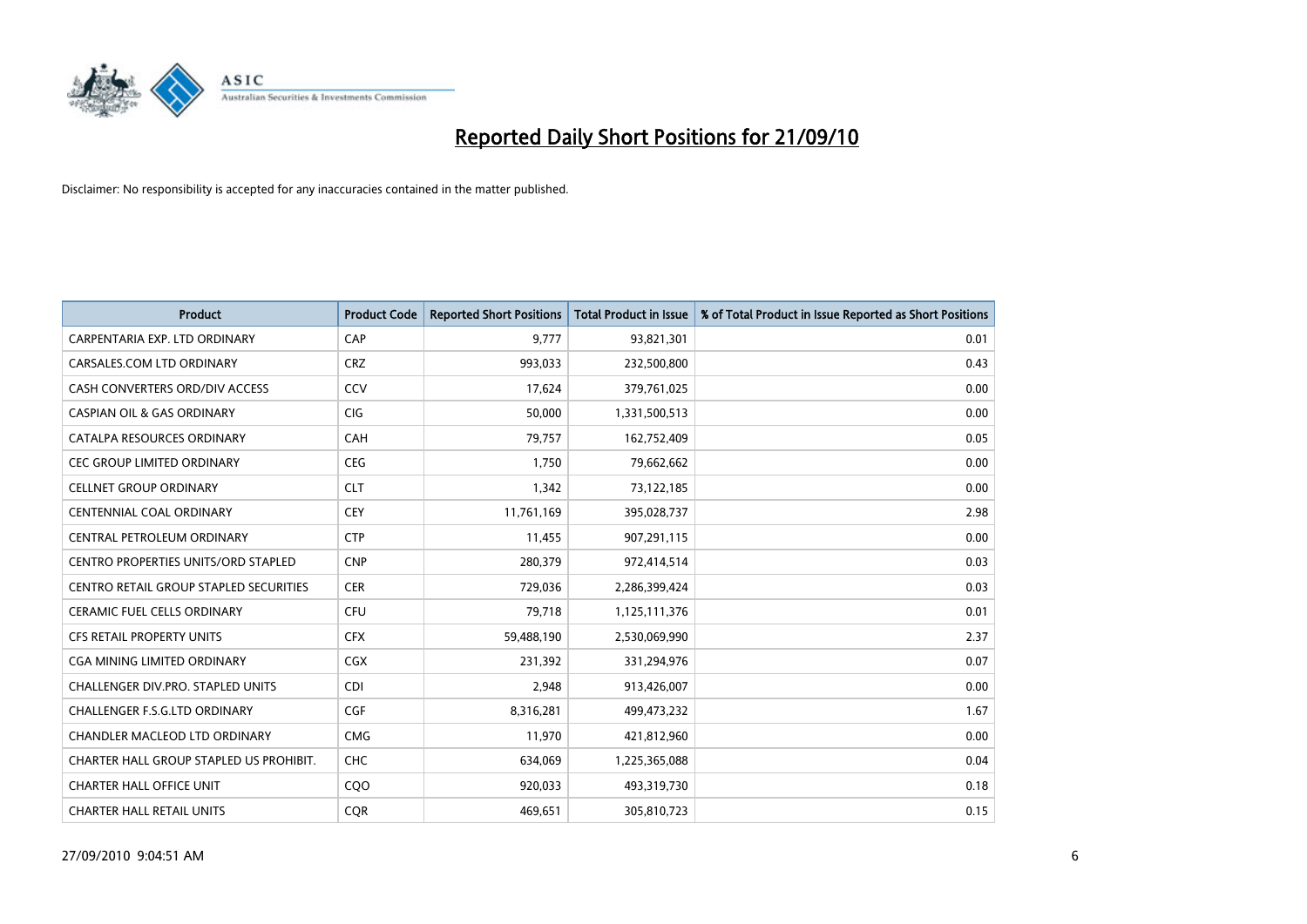

| <b>Product</b>                      | <b>Product Code</b> | <b>Reported Short Positions</b> | <b>Total Product in Issue</b> | % of Total Product in Issue Reported as Short Positions |
|-------------------------------------|---------------------|---------------------------------|-------------------------------|---------------------------------------------------------|
| CHEMGENEX PHARMACEUT ORDINARY       | <b>CXS</b>          | 221,509                         | 283,348,870                   | 0.08                                                    |
| CITADEL RESOURCE GRP ORDINARY       | CGG                 | 3,090,829                       | 2,367,460,116                 | 0.13                                                    |
| CITIGOLD CORP LTD ORDINARY          | <b>CTO</b>          | 2,194,272                       | 964,512,301                   | 0.23                                                    |
| CLINUVEL PHARMACEUT. ORDINARY       | <b>CUV</b>          | 41,277                          | 303,443,665                   | 0.01                                                    |
| <b>CLOUGH LIMITED ORDINARY</b>      | <b>CLO</b>          | 255,903                         | 771,806,269                   | 0.03                                                    |
| <b>COAL &amp; ALLIED ORDINARY</b>   | <b>CNA</b>          | 1,441                           | 86,584,735                    | 0.00                                                    |
| COAL OF AFRICA LTD ORDINARY         | <b>CZA</b>          | 1,132,235                       | 530,514,663                   | 0.21                                                    |
| COALSPUR MINES LTD ORDINARY         | <b>CPL</b>          | 762,122                         | 379,088,134                   | 0.20                                                    |
| COCA-COLA AMATIL ORDINARY           | <b>CCL</b>          | 3,967,018                       | 754,615,919                   | 0.53                                                    |
| <b>COCHLEAR LIMITED ORDINARY</b>    | <b>COH</b>          | 699,677                         | 56,574,987                    | 1.23                                                    |
| COCKATOO COAL ORDINARY              | <b>COK</b>          | 1,490,539                       | 602,507,380                   | 0.25                                                    |
| <b>COEUR D'ALENE MINES. CDI 1:1</b> | <b>CXC</b>          | 1,000                           | 4,427,833                     | 0.02                                                    |
| COMMONWEALTH BANK, ORDINARY         | <b>CBA</b>          | 19,201,831                      | 1,548,872,074                 | 1.18                                                    |
| COMMONWEALTH PROP ORDINARY UNITS    | <b>CPA</b>          | 19,970,152                      | 2,012,803,230                 | 0.99                                                    |
| <b>COMPASS RESOURCES ORDINARY</b>   | <b>CMR</b>          | 101,480                         | 147,402,920                   | 0.07                                                    |
| <b>COMPUTERSHARE LTD ORDINARY</b>   | <b>CPU</b>          | 4,818,948                       | 555,664,059                   | 0.86                                                    |
| CONNECTEAST GROUP STAPLED           | CEU                 | 32,422,372                      | 3,940,145,951                 | 0.83                                                    |
| CONQUEST MINING ORDINARY            | CQT                 | 4,811,707                       | 375,455,470                   | 1.28                                                    |
| CONSOLIDATED MEDIA, ORDINARY        | <b>CMI</b>          | 3,108,418                       | 596,758,471                   | 0.53                                                    |
| CONTANGO MICROCAP ORDINARY          | <b>CTN</b>          | 7,500                           | 150,088,688                   | 0.00                                                    |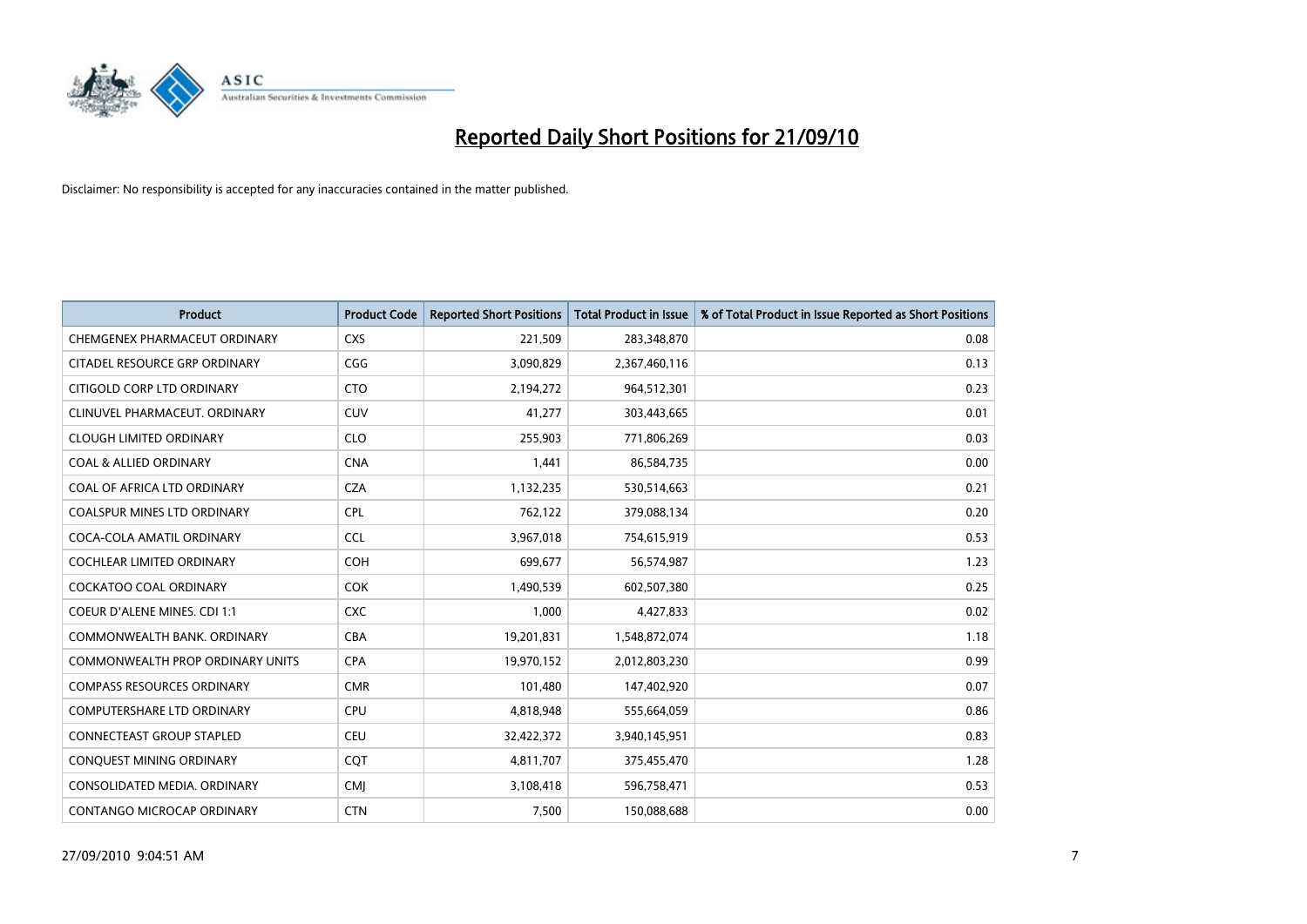

| <b>Product</b>                           | <b>Product Code</b> | <b>Reported Short Positions</b> | Total Product in Issue | % of Total Product in Issue Reported as Short Positions |
|------------------------------------------|---------------------|---------------------------------|------------------------|---------------------------------------------------------|
| <b>COOPER ENERGY LTD ORDINARY</b>        | <b>COE</b>          | 62,085                          | 292,576,001            | 0.02                                                    |
| COPPER STRIKE LTD ORDINARY               | <b>CSE</b>          | 714                             | 116,455,571            | 0.00                                                    |
| <b>COUNT FINANCIAL ORDINARY</b>          | COU                 | 1,382,550                       | 260,258,799            | 0.53                                                    |
| CRANE GROUP LIMITED ORDINARY             | <b>CRG</b>          | 3,200,368                       | 78,286,427             | 4.05                                                    |
| <b>CROMWELL GROUP STAPLED SECURITIES</b> | <b>CMW</b>          | 138,643                         | 901,468,478            | 0.02                                                    |
| <b>CROWN LIMITED ORDINARY</b>            | <b>CWN</b>          | 4,654,018                       | 753,555,290            | 0.62                                                    |
| <b>CSG LIMITED ORDINARY</b>              | CSV                 | 351,690                         | 244,257,695            | 0.15                                                    |
| <b>CSL LIMITED ORDINARY</b>              | <b>CSL</b>          | 11,015,136                      | 549,967,860            | 1.99                                                    |
| <b>CSR LIMITED ORDINARY</b>              | <b>CSR</b>          | 4,851,231                       | 1,517,907,314          | 0.32                                                    |
| <b>CUDECO LIMITED ORDINARY</b>           | CDU                 | 687,184                         | 136,065,740            | 0.52                                                    |
| <b>CUSTOMERS LIMITED ORDINARY</b>        | CUS                 | 152,541                         | 135,521,531            | 0.11                                                    |
| DART ENERGY LTD ORDINARY                 | <b>DTE</b>          | 1,260,436                       | 419,748,184            | 0.30                                                    |
| DAVID JONES LIMITED ORDINARY             | <b>DJS</b>          | 18,294,206                      | 510,945,759            | 3.58                                                    |
| <b>DECMIL GROUP LIMITED ORDINARY</b>     | <b>DCG</b>          | 17,397                          | 123,754,568            | 0.01                                                    |
| DEEP YELLOW LIMITED ORDINARY             | <b>DYL</b>          | 15,876                          | 1,125,814,458          | 0.00                                                    |
| DEVINE LIMITED ORDINARY                  | <b>DVN</b>          | 1,000                           | 634,918,223            | 0.00                                                    |
| DEXUS PROPERTY GROUP STAPLED UNITS       | <b>DXS</b>          | 18,993,587                      | 4,839,024,176          | 0.38                                                    |
| DISCOVERY METALS LTD ORDINARY            | <b>DML</b>          | 347,028                         | 302,202,585            | 0.11                                                    |
| DOMINION MINING ORDINARY                 | <b>DOM</b>          | 296,831                         | 103,327,059            | 0.29                                                    |
| DOMINO PIZZA ENTERPR ORDINARY            | <b>DMP</b>          | $\overline{2}$                  | 68,407,674             | 0.00                                                    |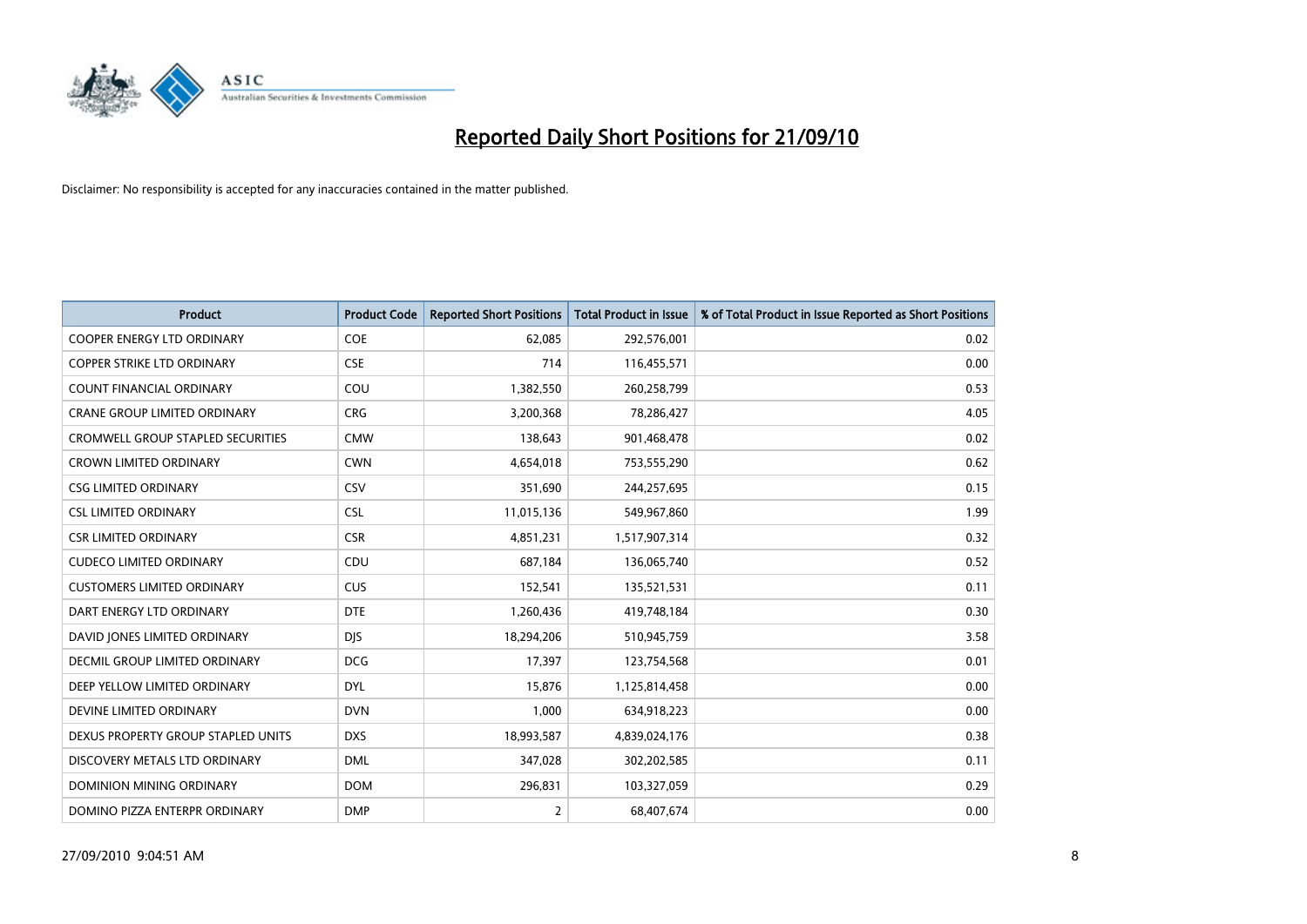

| <b>Product</b>                            | <b>Product Code</b> | <b>Reported Short Positions</b> | <b>Total Product in Issue</b> | % of Total Product in Issue Reported as Short Positions |
|-------------------------------------------|---------------------|---------------------------------|-------------------------------|---------------------------------------------------------|
| DOWNER EDI LIMITED ORDINARY               | <b>DOW</b>          | 2,840,219                       | 338,466,351                   | 0.83                                                    |
| DUET GROUP STAPLED US PROHIBIT.           | <b>DUE</b>          | 1,523,603                       | 887,304,690                   | 0.18                                                    |
| DULUXGROUP LIMITED ORDINARY               | <b>DLX</b>          | 3,734                           | 366,945,710                   | 0.00                                                    |
| EASTERN STAR GAS ORDINARY                 | ESG                 | 4,156,541                       | 991,302,041                   | 0.41                                                    |
| EDT RETAIL TRUST UNITS                    | <b>EDT</b>          | 99,457                          | 4,700,290,868                 | 0.00                                                    |
| <b>ELDERS LIMITED ORDINARY</b>            | <b>ELD</b>          | 16,492,320                      | 448,598,480                   | 3.67                                                    |
| ELDORADO GOLD CORP CDI 1:1                | EAU                 | 21,915                          | 22,388,646                    | 0.10                                                    |
| ELIXIR PETROLEUM LTD ORDINARY             | <b>EXR</b>          | 324,400                         | 188,988,472                   | 0.17                                                    |
| <b>EMECO HOLDINGS ORDINARY</b>            | <b>EHL</b>          | 795,396                         | 631,237,586                   | 0.14                                                    |
| <b>ENERGY RESOURCES ORDINARY 'A'</b>      | <b>ERA</b>          | 691,291                         | 190,737,934                   | 0.35                                                    |
| <b>ENERGY WORLD CORPOR, ORDINARY</b>      | <b>EWC</b>          | 6,647,800                       | 1,561,166,672                 | 0.42                                                    |
| <b>ENTEK ENERGY LTD ORDINARY</b>          | <b>ETE</b>          | 489,903                         | 225,192,535                   | 0.22                                                    |
| <b>ENTELLECT SOLUTIONS ORDINARY</b>       | <b>ESN</b>          | 464.050                         | 1,740,334,200                 | 0.03                                                    |
| <b>ENVESTRA LIMITED ORDINARY</b>          | <b>ENV</b>          | 1,206,346                       | 1,386,827,962                 | 0.09                                                    |
| EQUINOX MINERALS LTD CHESS DEPOSITARY INT | EON                 | 5,085,177                       | 707,868,211                   | 0.71                                                    |
| <b>EVEREST FINANCIAL ORDINARY</b>         | <b>EFG</b>          | 4,300                           | 251,442,316                   | 0.00                                                    |
| <b>EXTRACT RESOURCES ORDINARY</b>         | <b>EXT</b>          | 1,504,864                       | 243,302,298                   | 0.60                                                    |
| FAIRFAX MEDIA LTD ORDINARY                | <b>FXI</b>          | 280,424,426                     | 2,351,955,725                 | 11.92                                                   |
| <b>FANTASTIC HOLDINGS ORDINARY</b>        | <b>FAN</b>          | 3,000                           | 102,693,495                   | 0.00                                                    |
| FERRAUS LIMITED ORDINARY                  | <b>FRS</b>          | 370                             | 202,695,137                   | 0.00                                                    |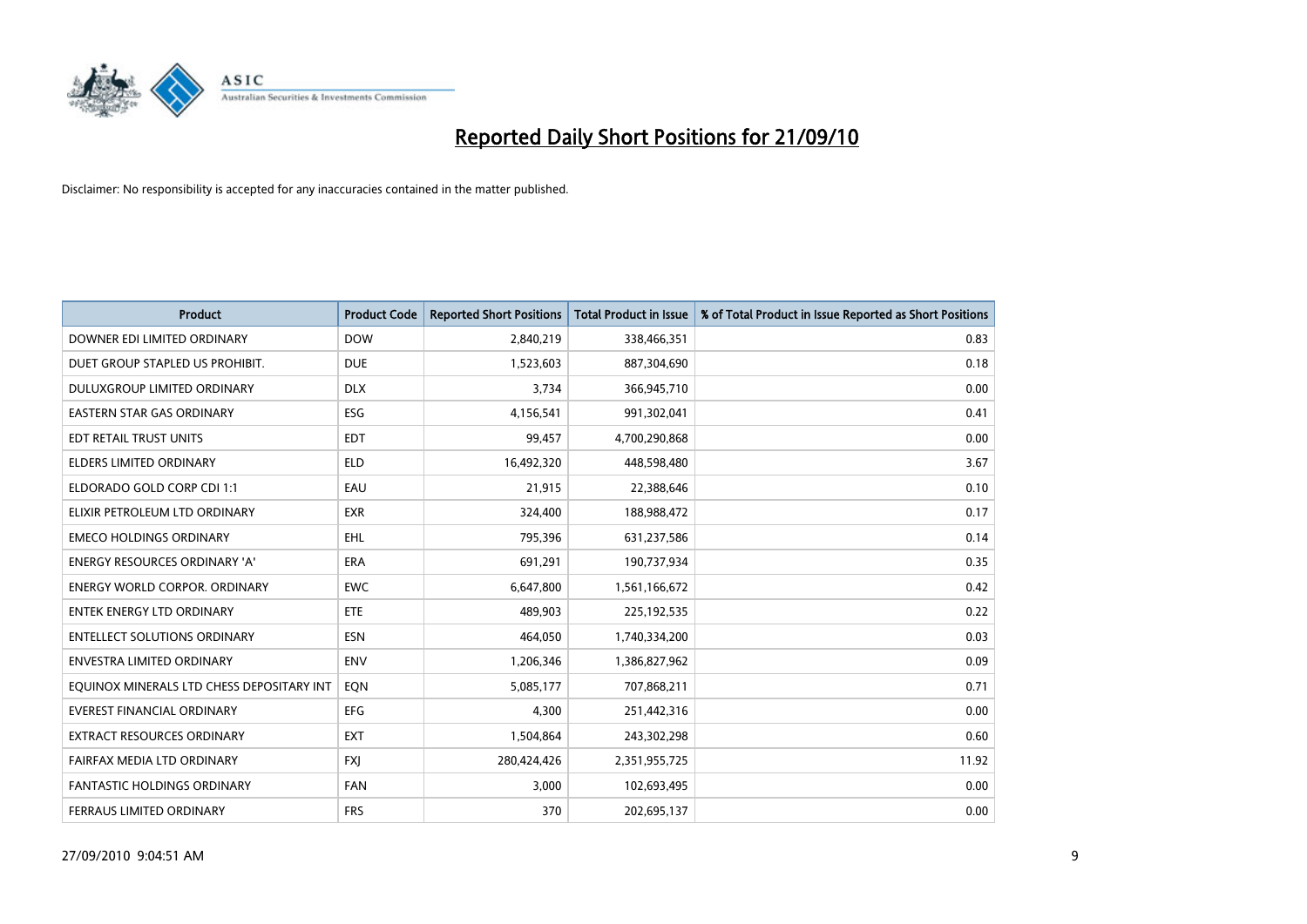

| <b>Product</b>                        | <b>Product Code</b> | <b>Reported Short Positions</b> | <b>Total Product in Issue</b> | % of Total Product in Issue Reported as Short Positions |
|---------------------------------------|---------------------|---------------------------------|-------------------------------|---------------------------------------------------------|
| FISHER & PAYKEL APP. ORDINARY         | <b>FPA</b>          | 9,720,013                       | 724,235,162                   | 1.34                                                    |
| FISHER & PAYKEL H. ORDINARY           | <b>FPH</b>          | 1,917,167                       | 517,418,502                   | 0.37                                                    |
| FKP PROPERTY GROUP STAPLED SECURITIES | <b>FKP</b>          | 3,993,769                       | 1,166,821,398                 | 0.34                                                    |
| FLEETWOOD CORP ORDINARY               | <b>FWD</b>          | 55,363                          | 56,793,098                    | 0.09                                                    |
| FLETCHER BUILDING ORDINARY            | <b>FBU</b>          | 454,541                         | 611,250,393                   | 0.07                                                    |
| FLEXIGROUP LIMITED ORDINARY           | <b>FXL</b>          | 41,630                          | 275,472,492                   | 0.02                                                    |
| <b>FLIGHT CENTRE ORDINARY</b>         | <b>FLT</b>          | 2,676,396                       | 99,784,513                    | 2.69                                                    |
| FLINDERS MINES LTD ORDINARY           | <b>FMS</b>          | 20,659,883                      | 1,820,149,571                 | 1.14                                                    |
| <b>FORTE ENERGY NL ORDINARY</b>       | <b>FTE</b>          | 2,658,986                       | 580,658,031                   | 0.46                                                    |
| FORTESCUE METALS GRP ORDINARY         | <b>FMG</b>          | 21,745,260                      | 3,109,200,216                 | 0.67                                                    |
| <b>FOSTER'S GROUP ORDINARY</b>        | FGL                 | 6,332,076                       | 1,930,446,283                 | 0.34                                                    |
| FTD CORPORATION ORDINARY              | <b>FTD</b>          | 8,088                           | 100,421,069                   | 0.01                                                    |
| <b>FUNTASTIC LIMITED ORDINARY</b>     | <b>FUN</b>          | 322,528                         | 340,997,682                   | 0.09                                                    |
| <b>G.U.D. HOLDINGS ORDINARY</b>       | GUD                 | 149,532                         | 67,703,709                    | 0.22                                                    |
| <b>GALILEE ENERGY LTD ORDINARY</b>    | GLL                 | 23,068                          | 152,140,466                   | 0.02                                                    |
| <b>GEODYNAMICS LIMITED ORDINARY</b>   | GDY                 | 314,550                         | 292,840,219                   | 0.11                                                    |
| <b>GINDALBIE METALS LTD ORDINARY</b>  | <b>GBG</b>          | 9,341,204                       | 849,478,099                   | 1.10                                                    |
| <b>GIRALIA RESOURCES NL ORDINARY</b>  | <b>GIR</b>          | 300,100                         | 179,135,170                   | 0.16                                                    |
| <b>GLOBAL MINING ORDINARY</b>         | <b>GMI</b>          | 8,951                           | 191,820,968                   | 0.00                                                    |
| <b>GLOUCESTER COAL ORDINARY</b>       | GCL                 | 278.684                         | 81,962,133                    | 0.34                                                    |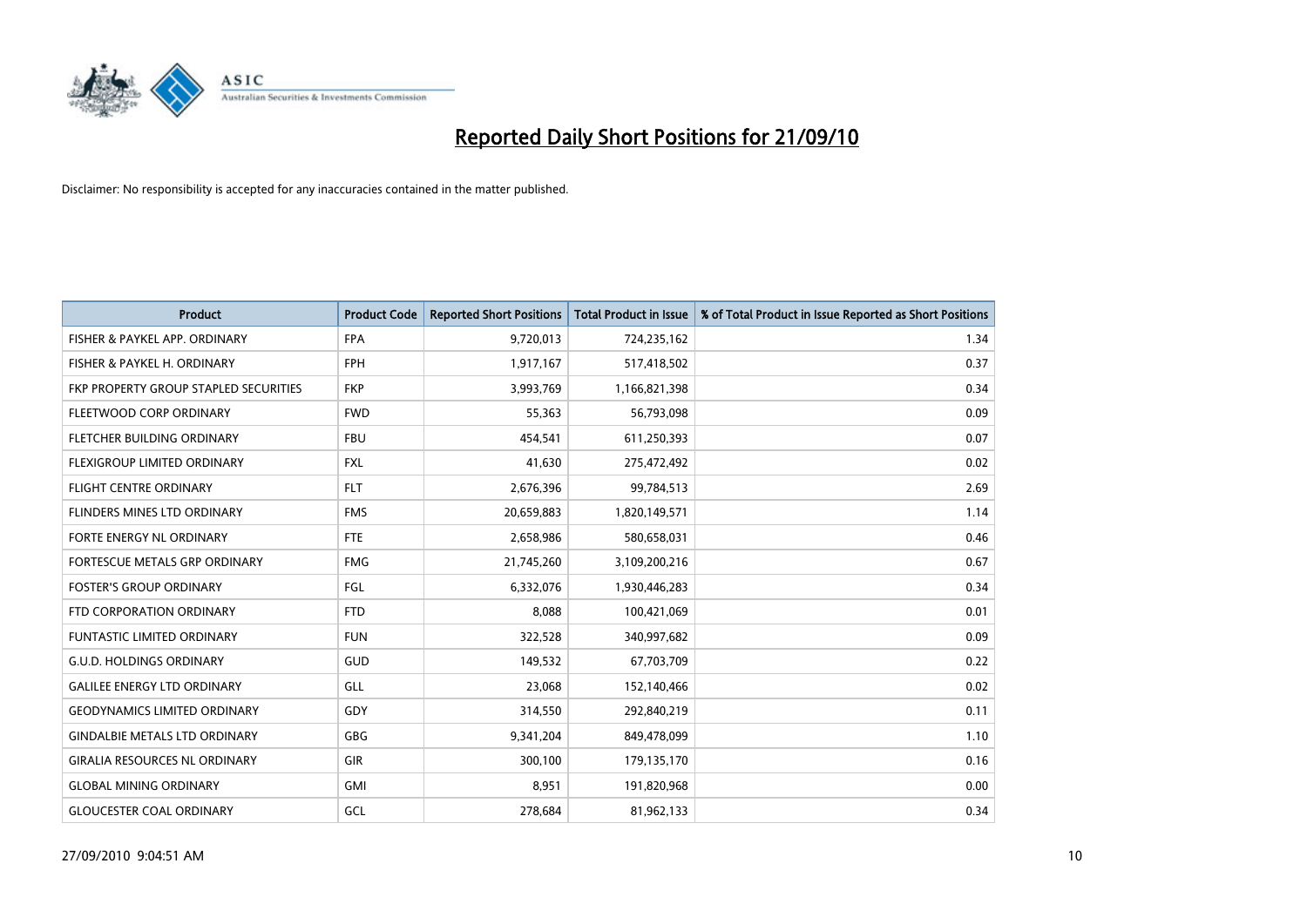

| <b>Product</b>                                   | <b>Product Code</b> | <b>Reported Short Positions</b> | <b>Total Product in Issue</b> | % of Total Product in Issue Reported as Short Positions |
|--------------------------------------------------|---------------------|---------------------------------|-------------------------------|---------------------------------------------------------|
| <b>GLOUCESTER COAL ORDINARY EX OFFER</b>         | <b>GCLN</b>         |                                 | 47,674,118                    | 0.00                                                    |
| <b>GME RESOURCES LTD ORDINARY</b>                | <b>GME</b>          | 800                             | 302,352,750                   | 0.00                                                    |
| <b>GOLDEN GATE PETROL ORDINARY</b>               | GGP                 | 11,538                          | 975,826,623                   | 0.00                                                    |
| <b>GOLDEN WEST RESOURCE ORDINARY</b>             | <b>GWR</b>          | 1,617                           | 164,606,127                   | 0.00                                                    |
| <b>GOODMAN FIELDER, ORDINARY</b>                 | <b>GFF</b>          | 13,476,542                      | 1,380,386,438                 | 0.98                                                    |
| <b>GOODMAN GROUP STAPLED US PROHIBIT.</b>        | <b>GMG</b>          | 3,949,404                       | 6,369,751,394                 | 0.06                                                    |
| <b>GPT GROUP STAPLED SEC.</b>                    | <b>GPT</b>          | 10,000,273                      | 1,855,529,431                 | 0.53                                                    |
| <b>GRAINCORP LIMITED A CLASS ORDINARY</b>        | <b>GNC</b>          | 1,100,959                       | 198,318,900                   | 0.55                                                    |
| <b>GRANGE RESOURCES, ORDINARY</b>                | <b>GRR</b>          | 2,276,100                       | 1,152,077,403                 | 0.19                                                    |
| <b>GREENLAND MIN EN LTD ORDINARY</b>             | GGG                 | 240,000                         | 249,905,308                   | 0.10                                                    |
| <b>GRYPHON MINERALS LTD ORDINARY</b>             | GRY                 | 1,197,482                       | 248,225,371                   | 0.48                                                    |
| <b>GUINNESS PEAT GROUP. CHESS DEPOSITARY INT</b> | GPG                 | 55                              | 294,780,387                   | 0.00                                                    |
| <b>GUNNS LIMITED ORDINARY</b>                    | <b>GNS</b>          | 12,837,707                      | 806,734,892                   | 1.58                                                    |
| <b>GWA INTERNATIONAL ORDINARY</b>                | <b>GWT</b>          | 3,838,932                       | 301,102,514                   | 1.28                                                    |
| <b>HARVEY NORMAN ORDINARY</b>                    | <b>HVN</b>          | 36,681,802                      | 1,062,316,784                 | 3.43                                                    |
| HASTIE GROUP LIMITED ORDINARY                    | <b>HST</b>          | 184,164                         | 239,716,924                   | 0.08                                                    |
| HASTINGS DIVERSIFIED STAPLED SECURITY            | <b>HDF</b>          | 324,603                         | 513,336,482                   | 0.06                                                    |
| HEALTHSCOPE LIMITED ORDINARY                     | <b>HSP</b>          | 724,337                         | 317,335,186                   | 0.22                                                    |
| <b>HEARTWARE INT INC CDI 35:1</b>                | <b>HIN</b>          | 272,008                         | 72,583,000                    | 0.37                                                    |
| <b>HENDERSON GROUP CDI 1:1</b>                   | <b>HGG</b>          | 7,689,655                       | 566,751,863                   | 1.36                                                    |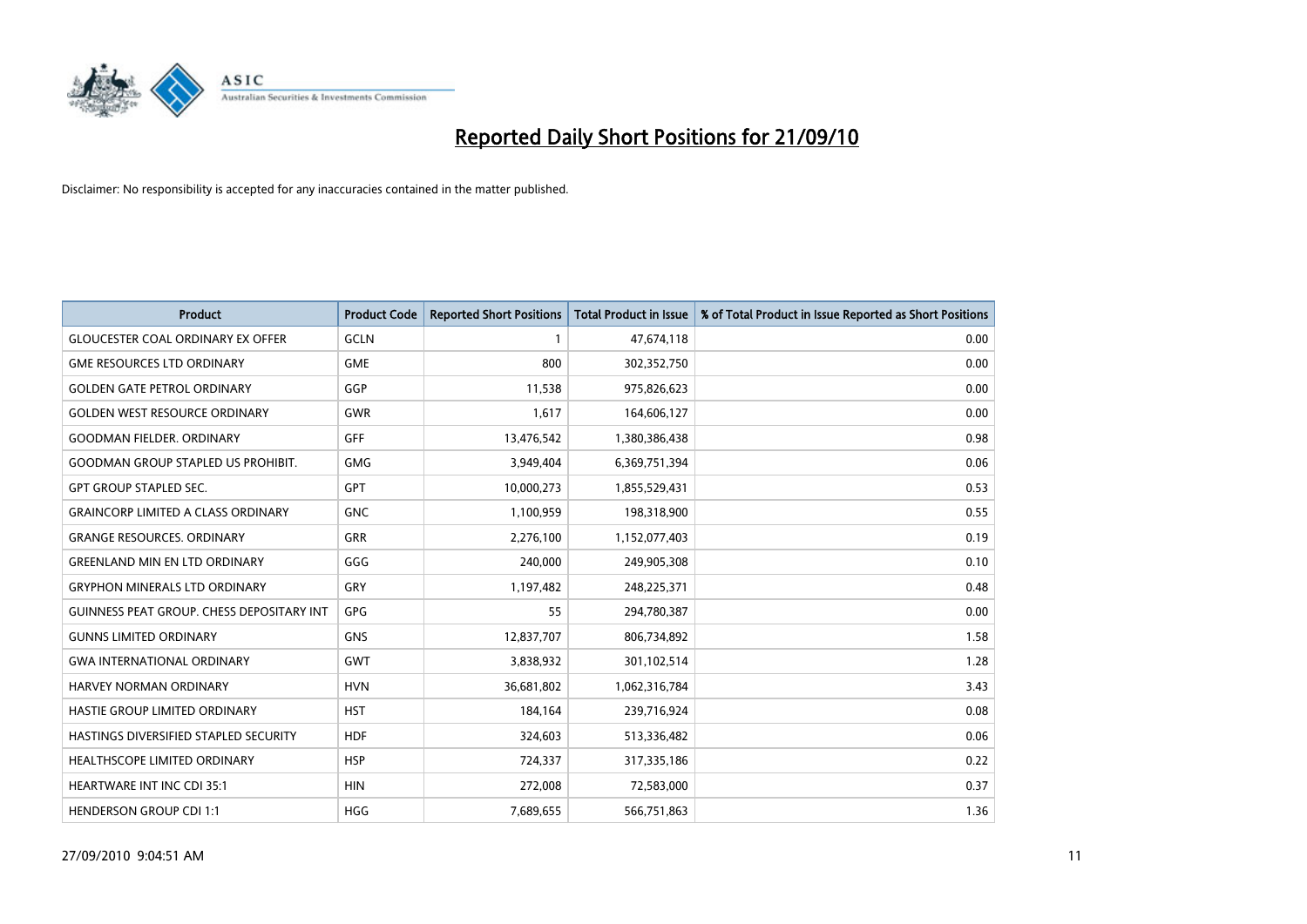

| <b>Product</b>                           | <b>Product Code</b> | <b>Reported Short Positions</b> | <b>Total Product in Issue</b> | % of Total Product in Issue Reported as Short Positions |
|------------------------------------------|---------------------|---------------------------------|-------------------------------|---------------------------------------------------------|
| HFA HOLDINGS LIMITED ORDINARY            | <b>HFA</b>          | 1,820,937                       | 469,330,170                   | 0.38                                                    |
| HIGHLANDS PACIFIC ORDINARY               | <b>HIG</b>          | 2,382,826                       | 683,062,148                   | 0.35                                                    |
| HILLS INDUSTRIES LTD ORDINARY            | <b>HIL</b>          | 1,070,685                       | 248,219,660                   | 0.43                                                    |
| HORIZON OIL LIMITED ORDINARY             | <b>HZN</b>          | 2,771,071                       | 1,130,311,515                 | 0.24                                                    |
| HUNNU COAL LIMITED ORDINARY              | <b>HUN</b>          | 491                             | 109,600,002                   | 0.00                                                    |
| <b>ICON ENERGY LIMITED ORDINARY</b>      | <b>ICN</b>          | 284,086                         | 439,801,394                   | 0.07                                                    |
| <b>IINET LIMITED ORDINARY</b>            | <b>IIN</b>          | 1,102,421                       | 151,948,119                   | 0.73                                                    |
| ILUKA RESOURCES ORDINARY                 | <b>ILU</b>          | 6,696,826                       | 418,700,517                   | 1.61                                                    |
| IMF (AUSTRALIA) LTD ORDINARY             | <b>IMF</b>          | 335,697                         | 122,496,819                   | 0.27                                                    |
| <b>IMX RESOURCES LTD ORDINARY</b>        | <b>IXR</b>          | 20,000                          | 260,252,803                   | 0.01                                                    |
| <b>INCITEC PIVOT ORDINARY</b>            | <b>IPL</b>          | 4,577,860                       | 1,628,730,107                 | 0.28                                                    |
| <b>INDAGO RESOURCES LTD ORDINARY</b>     | <b>IDG</b>          | 8.179                           | 87,764,795                    | 0.01                                                    |
| INDEPENDENCE GROUP ORDINARY              | <b>IGO</b>          | 424,293                         | 113,813,539                   | 0.37                                                    |
| INDOPHIL RESOURCES ORDINARY              | <b>IRN</b>          | 355,617                         | 423,428,803                   | 0.08                                                    |
| <b>INDUSTREA LIMITED ORDINARY</b>        | IDL                 | 1,883,234                       | 956,668,877                   | 0.19                                                    |
| <b>INFIGEN ENERGY STAPLED SECURITIES</b> | <b>IFN</b>          | 4,921,665                       | 761,222,569                   | 0.64                                                    |
| ING INDUSTRIAL FUND UNITS                | <b>IIF</b>          | 16,370,264                      | 2,592,249,647                 | 0.61                                                    |
| ING OFFICE FUND STAPLED SECURITIES       | <b>IOF</b>          | 2,105,395                       | 2,729,071,212                 | 0.07                                                    |
| ING RE COM GROUP STAPLED SECURITIES      | <b>ILF</b>          | 9,075                           | 441,029,194                   | 0.00                                                    |
| INSURANCE AUSTRALIA ORDINARY             | IAG                 | 4,627,279                       | 2,078,994,021                 | 0.21                                                    |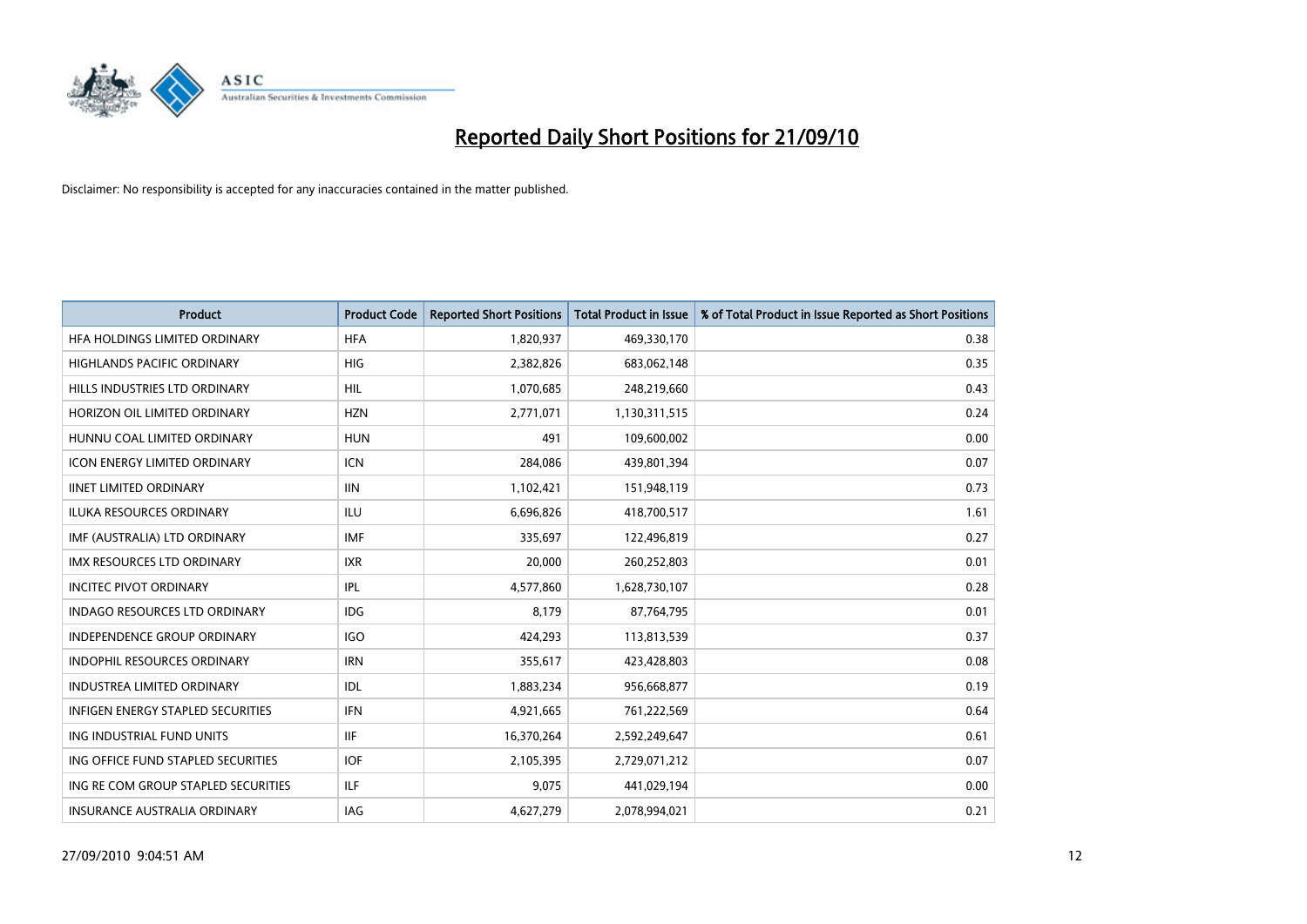

| <b>Product</b>                                  | <b>Product Code</b> | <b>Reported Short Positions</b> | <b>Total Product in Issue</b> | % of Total Product in Issue Reported as Short Positions |
|-------------------------------------------------|---------------------|---------------------------------|-------------------------------|---------------------------------------------------------|
| <b>INTEGRA MINING LTD, ORDINARY</b>             | <b>IGR</b>          | 1,546,596                       | 755,792,394                   | 0.20                                                    |
| INTOLL GROUP STAPLED SECURITIES                 | <b>ITO</b>          | 14,855,596                      | 2,261,732,048                 | 0.65                                                    |
| <b>INTREPID MINES ORDINARY</b>                  | <b>IAU</b>          | 858,403                         | 431,368,680                   | 0.20                                                    |
| <b>INVOCARE LIMITED ORDINARY</b>                | <b>IVC</b>          | 901,316                         | 102,069,091                   | 0.89                                                    |
| <b>ION LIMITED ORDINARY</b>                     | <b>ION</b>          | 164,453                         | 256,365,105                   | 0.06                                                    |
| <b>IOOF HOLDINGS LTD ORDINARY</b>               | IFL.                | 1,630,536                       | 229,794,395                   | 0.70                                                    |
| <b>IRESS MARKET TECH. ORDINARY</b>              | <b>IRE</b>          | 2,042,279                       | 126,018,142                   | 1.62                                                    |
| <b>IRON ORE HOLDINGS ORDINARY</b>               | <b>IOH</b>          | 46,361                          | 135,381,616                   | 0.03                                                    |
| ISHARES MSCI EAFE CDI 1:1                       | <b>IVE</b>          | 76,019                          | 590,400,000                   | 0.01                                                    |
| ISHARES MSCI EM MKTS CDI 1:1                    | <b>IEM</b>          | 60,151                          | 425,700,000                   | 0.01                                                    |
| <b>ISOFT GROUP LIMITED ORDINARY</b>             | <b>ISF</b>          | 18,092,610                      | 1,070,595,874                 | 1.70                                                    |
| <b>IVANHOE AUSTRALIA ORDINARY</b>               | <b>IVA</b>          |                                 | 417,852,103                   | 0.00                                                    |
| <b>JABIRU METALS LTD ORDINARY</b>               | <b>JML</b>          | 469.704                         | 552,619,180                   | 0.08                                                    |
| <b>IAMES HARDIE INDUST CHESS DEPOSITARY INT</b> | <b>IHX</b>          | 12,298,317                      | 435,726,268                   | 2.82                                                    |
| <b>JAMESON RESOURCES ORDINARY</b>               | JAL                 | 1,600,000                       | 63,885,910                    | 2.50                                                    |
| <b>JB HI-FI LIMITED ORDINARY</b>                | <b>IBH</b>          | 6,284,719                       | 109,147,279                   | 5.77                                                    |
| <b>KAGARA LTD ORDINARY</b>                      | KZL                 | 3,427,698                       | 707,789,717                   | 0.49                                                    |
| KAROON GAS AUSTRALIA ORDINARY                   | <b>KAR</b>          | 1,076,502                       | 177,546,198                   | 0.60                                                    |
| KATHMANDU HOLD LTD ORDINARY                     | <b>KMD</b>          | 546,058                         | 200,000,000                   | 0.27                                                    |
| <b>KEYBRIDGE CAPITAL ORDINARY</b>               | <b>KBC</b>          | 5,999                           | 172,070,564                   | 0.00                                                    |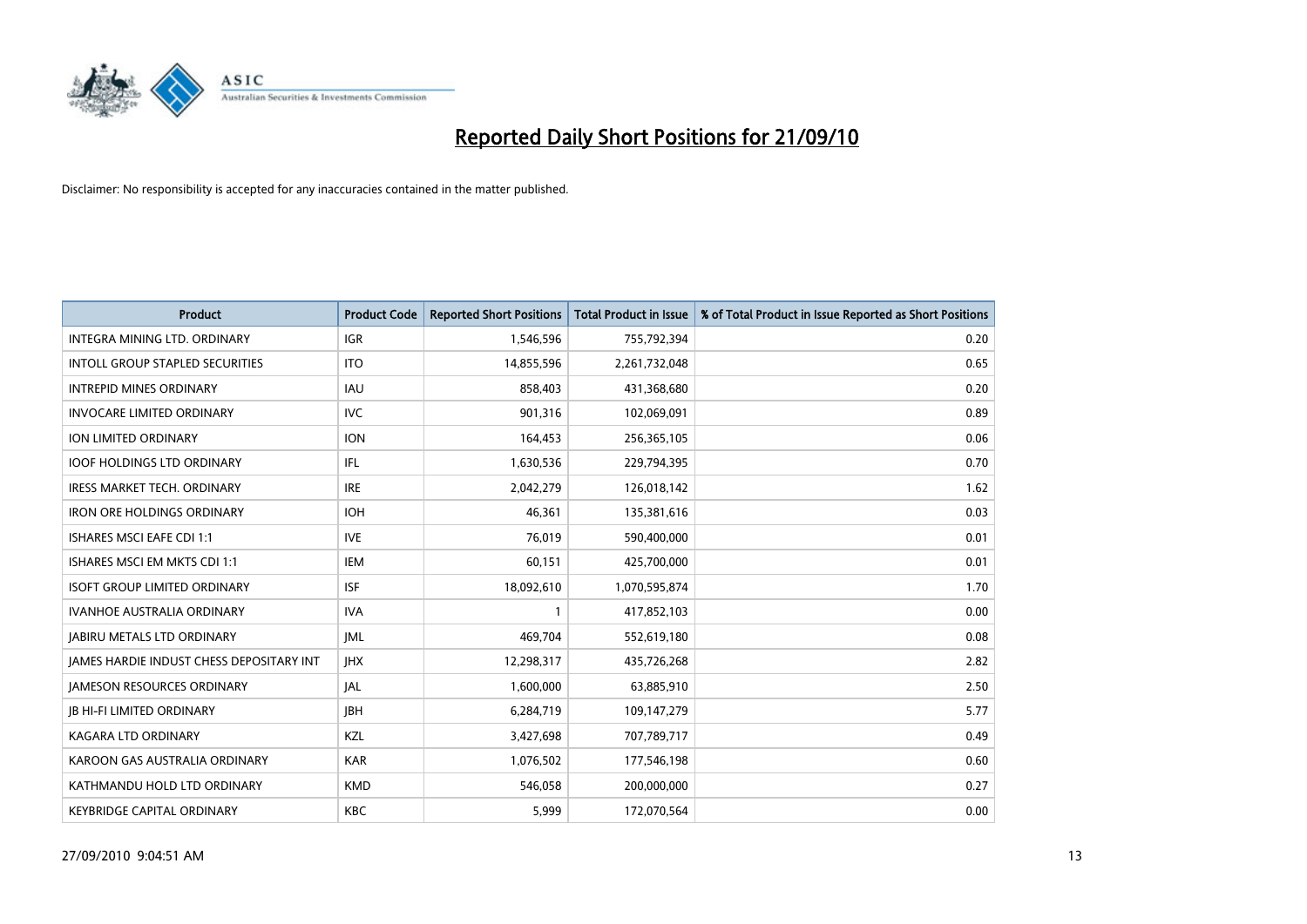

| <b>Product</b>                        | <b>Product Code</b> | <b>Reported Short Positions</b> | Total Product in Issue | % of Total Product in Issue Reported as Short Positions |
|---------------------------------------|---------------------|---------------------------------|------------------------|---------------------------------------------------------|
| KIMBERLEY METALS LTD ORDINARY         | <b>KBL</b>          | 2.609                           | 94,490,816             | 0.00                                                    |
| KINGSGATE CONSOLID. ORDINARY          | <b>KCN</b>          | 427,873                         | 100,749,116            | 0.42                                                    |
| LEIGHTON HOLDINGS ORDINARY            | LEI                 | 3,831,031                       | 300,747,299            | 1.29                                                    |
| LEND LEASE GROUP UNIT/ORD STAPLED     | LLC                 | 595,524                         | 565,558,754            | 0.11                                                    |
| LINC ENERGY LTD ORDINARY              | <b>LNC</b>          | 1,105,612                       | 496,426,738            | 0.23                                                    |
| LYNAS CORPORATION ORDINARY            | <b>LYC</b>          | 12,053,141                      | 1,656,999,093          | 0.72                                                    |
| M2 TELECOMMUNICATION ORDINARY         | <b>MTU</b>          | 500                             | 121,820,195            | 0.00                                                    |
| MAC SERVICES (THE) ORDINARY           | <b>MSL</b>          | 35.075                          | 165,966,692            | 0.02                                                    |
| MACARTHUR COAL ORDINARY               | <b>MCC</b>          | 1,009,590                       | 292,483,075            | 0.34                                                    |
| <b>MACMAHON HOLDINGS ORDINARY</b>     | <b>MAH</b>          | 5,966,090                       | 733,711,705            | 0.81                                                    |
| MACO ATLAS ROADS GRP ORDINARY STAPLED | <b>MOA</b>          | 1,420,329                       | 452,345,907            | 0.31                                                    |
| MACQUARIE GROUP LTD ORDINARY          | <b>MOG</b>          | 5,493,459                       | 345,601,301            | 1.58                                                    |
| <b>MANTRA RESOURCES ORDINARY</b>      | <b>MRU</b>          | 800                             | 130,229,188            | 0.00                                                    |
| MAP GROUP STAPLED US PROHIBIT.        | <b>MAP</b>          | 2,410,170                       | 1,861,210,782          | 0.12                                                    |
| <b>MARION ENERGY ORDINARY</b>         | <b>MAE</b>          | 374,994                         | 429,822,043            | 0.09                                                    |
| MCMILLAN SHAKESPEARE ORDINARY         | <b>MMS</b>          | 277,080                         | 67,687,352             | 0.42                                                    |
| MCPHERSON'S LTD ORDINARY              | <b>MCP</b>          | 5,620                           | 71,651,758             | 0.01                                                    |
| MEDUSA MINING LTD ORDINARY            | <b>MML</b>          | 28,995                          | 187,584,911            | 0.02                                                    |
| MELBOURNE IT LIMITED ORDINARY         | MLB                 | 151,344                         | 79,572,767             | 0.19                                                    |
| MEO AUSTRALIA LTD ORDINARY            | <b>MEO</b>          | 564,170                         | 477,220,955            | 0.12                                                    |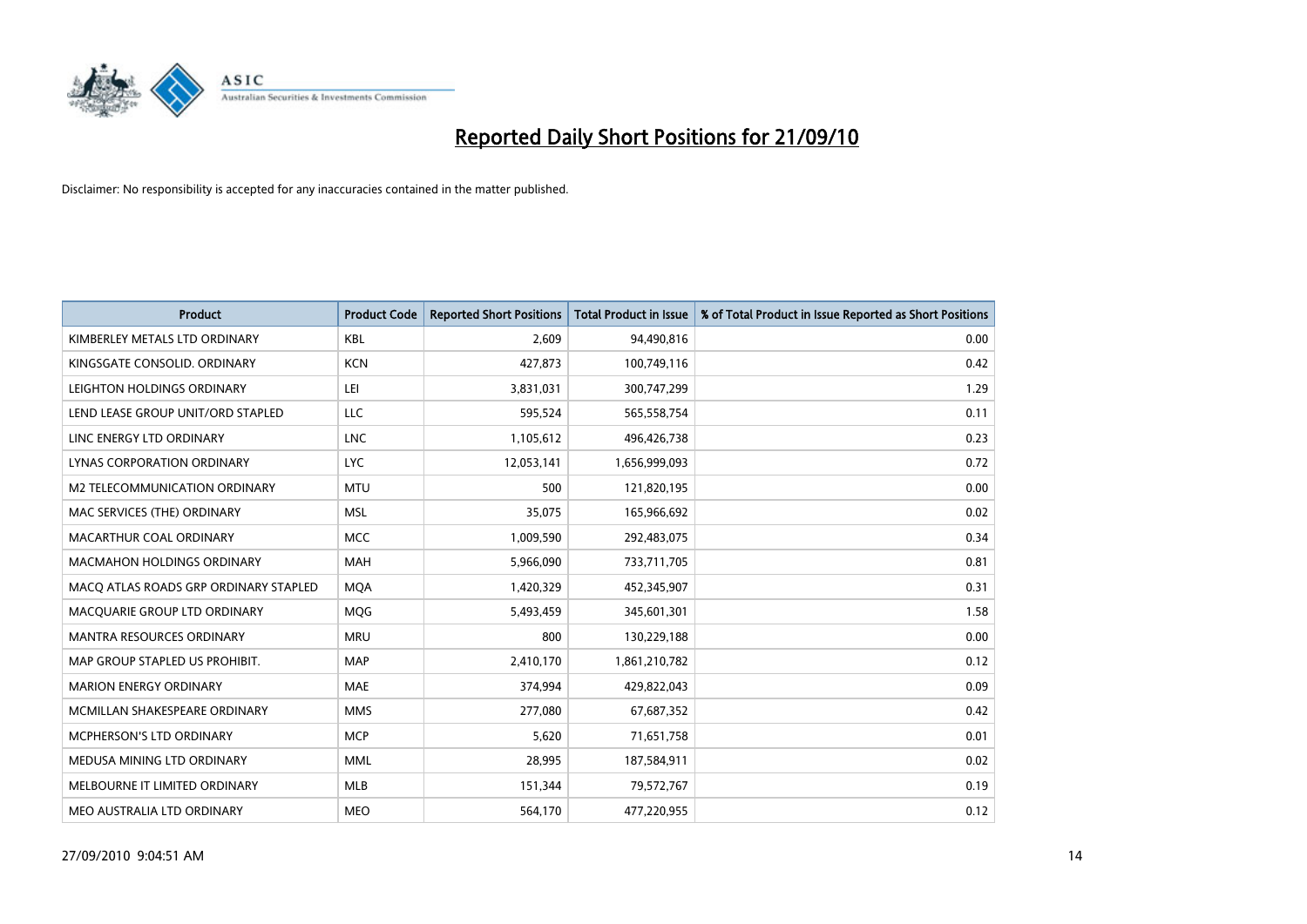

| <b>Product</b>                    | <b>Product Code</b> | <b>Reported Short Positions</b> | Total Product in Issue | % of Total Product in Issue Reported as Short Positions |
|-----------------------------------|---------------------|---------------------------------|------------------------|---------------------------------------------------------|
| <b>MERMAID MARINE ORDINARY</b>    | <b>MRM</b>          | 145,915                         | 187,284,825            | 0.08                                                    |
| MESOBLAST LIMITED ORDINARY        | <b>MSB</b>          | 16,859                          | 154,940,556            | 0.01                                                    |
| METALS X LIMITED ORDINARY         | <b>MLX</b>          | 326,940                         | 1,365,661,782          | 0.03                                                    |
| METCASH LIMITED ORDINARY          | <b>MTS</b>          | 16,412,187                      | 767,434,251            | 2.12                                                    |
| METGASCO LIMITED ORDINARY         | <b>MEL</b>          | 235,435                         | 250,803,468            | 0.09                                                    |
| MICLYN EXP OFFSHR ORDINARY        | <b>MIO</b>          | 598,236                         | 271,700,000            | 0.22                                                    |
| MINARA RESOURCES ORDINARY         | <b>MRE</b>          | 5,561,133                       | 1,167,783,517          | 0.48                                                    |
| MINCOR RESOURCES NL ORDINARY      | <b>MCR</b>          | 605,339                         | 200,608,804            | 0.31                                                    |
| MINERAL DEPOSITS ORDINARY         | <b>MDL</b>          | 889,032                         | 606,441,673            | 0.15                                                    |
| MINERAL RESOURCES, ORDINARY       | <b>MIN</b>          | 362,817                         | 167,620,585            | 0.21                                                    |
| MIRABELA NICKEL LTD ORDINARY      | <b>MBN</b>          | 11,004,109                      | 416,059,630            | 2.64                                                    |
| MIRVAC GROUP STAPLED SECURITIES   | <b>MGR</b>          | 6,900,578                       | 3,415,819,357          | 0.19                                                    |
| MITCHELL COMMUNITCA. ORDINARY     | <b>MCU</b>          | 16,057                          | 301,761,208            | 0.01                                                    |
| <b>MOLOPO ENERGY LTD ORDINARY</b> | <b>MPO</b>          | 222,857                         | 250,972,584            | 0.09                                                    |
| MONADELPHOUS GROUP ORDINARY       | <b>MND</b>          | 1,216,906                       | 87,521,827             | 1.38                                                    |
| MOSAIC OIL NL ORDINARY            | <b>MOS</b>          | 41,742                          | 866,710,775            | 0.00                                                    |
| MOUNT GIBSON IRON ORDINARY        | MGX                 | 1,469,956                       | 1,079,570,693          | 0.13                                                    |
| MURCHISON METALS LTD ORDINARY     | <b>MMX</b>          | 2,867,553                       | 435,384,268            | 0.66                                                    |
| <b>MYER HOLDINGS LTD ORDINARY</b> | <b>MYR</b>          | 11,534,392                      | 581,517,884            | 1.98                                                    |
| MYSTATE LIMITED ORDINARY          | <b>MYS</b>          | 1,400                           | 67,439,158             | 0.00                                                    |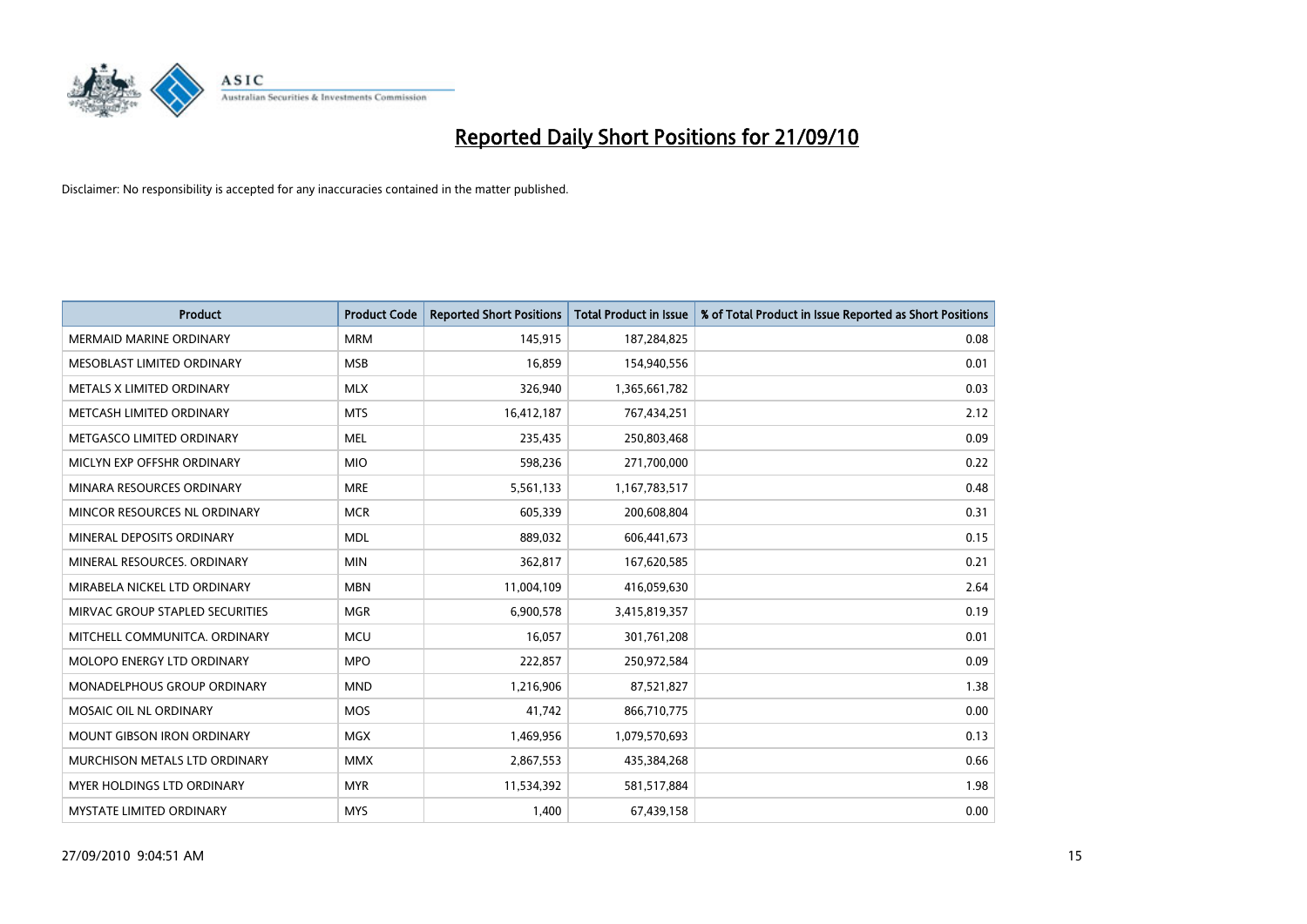

| <b>Product</b>                | <b>Product Code</b> | <b>Reported Short Positions</b> | <b>Total Product in Issue</b> | % of Total Product in Issue Reported as Short Positions |
|-------------------------------|---------------------|---------------------------------|-------------------------------|---------------------------------------------------------|
| NATIONAL AUST. BANK ORDINARY  | <b>NAB</b>          | 12,982,867                      | 2,133,279,168                 | 0.60                                                    |
| NATURAL FUEL LIMITED ORDINARY | <b>NFL</b>          |                                 | 721,912                       | 0.00                                                    |
| NAVITAS LIMITED ORDINARY      | <b>NVT</b>          | 624,046                         | 342,361,526                   | 0.18                                                    |
| NEPTUNE MARINE ORDINARY       | <b>NMS</b>          | 1,188,350                       | 438,071,251                   | 0.27                                                    |
| NEW HOPE CORPORATION ORDINARY | <b>NHC</b>          | 444,352                         | 830,230,549                   | 0.06                                                    |
| NEWCREST MINING DEF EX LGL    | <b>NCMN</b>         | 264,231                         | 280,988,130                   | 0.10                                                    |
| NEWCREST MINING ORDINARY      | <b>NCM</b>          | 12,511,978                      | 483,499,363                   | 2.58                                                    |
| NEWS CORP A NON-VOTING CDI    | <b>NWSLV</b>        | 1,458,744                       | 1,828,171,596                 | 0.07                                                    |
| NEWS CORP B VOTING CDI        | <b>NWS</b>          | 7,638,869                       | 798,520,953                   | 0.94                                                    |
| NEXBIS LIMITED ORDINARY       | <b>NBS</b>          | 63,733                          | 498,972,940                   | 0.01                                                    |
| NEXUS ENERGY LIMITED ORDINARY | <b>NXS</b>          | 5,552,122                       | 988,257,304                   | 0.55                                                    |
| NIB HOLDINGS LIMITED ORDINARY | <b>NHF</b>          | 108,810                         | 495,431,427                   | 0.02                                                    |
| NICK SCALI LIMITED ORDINARY   | <b>NCK</b>          | 35,846                          | 81,000,000                    | 0.04                                                    |
| NIDO PETROLEUM ORDINARY       | <b>NDO</b>          | 5,479,668                       | 1,080,658,378                 | 0.51                                                    |
| NKWE PLATINUM 10C US COMMON   | <b>NKP</b>          | 104,403                         | 559,451,184                   | 0.02                                                    |
| NORTHERN CREST ORDINARY       | <b>NOC</b>          | 24,345                          | 116,074,781                   | 0.02                                                    |
| NORTHERN IRON LTD ORDINARY    | <b>NFE</b>          | 770,249                         | 292,204,786                   | 0.25                                                    |
| NORTON GOLD FIELDS ORDINARY   | <b>NGF</b>          | 110,015                         | 625,821,158                   | 0.02                                                    |
| NRW HOLDINGS LIMITED ORDINARY | <b>NWH</b>          | 151,850                         | 251,223,000                   | 0.05                                                    |
| NUFARM LIMITED ORDINARY       | <b>NUF</b>          | 5,562,943                       | 261,775,731                   | 2.11                                                    |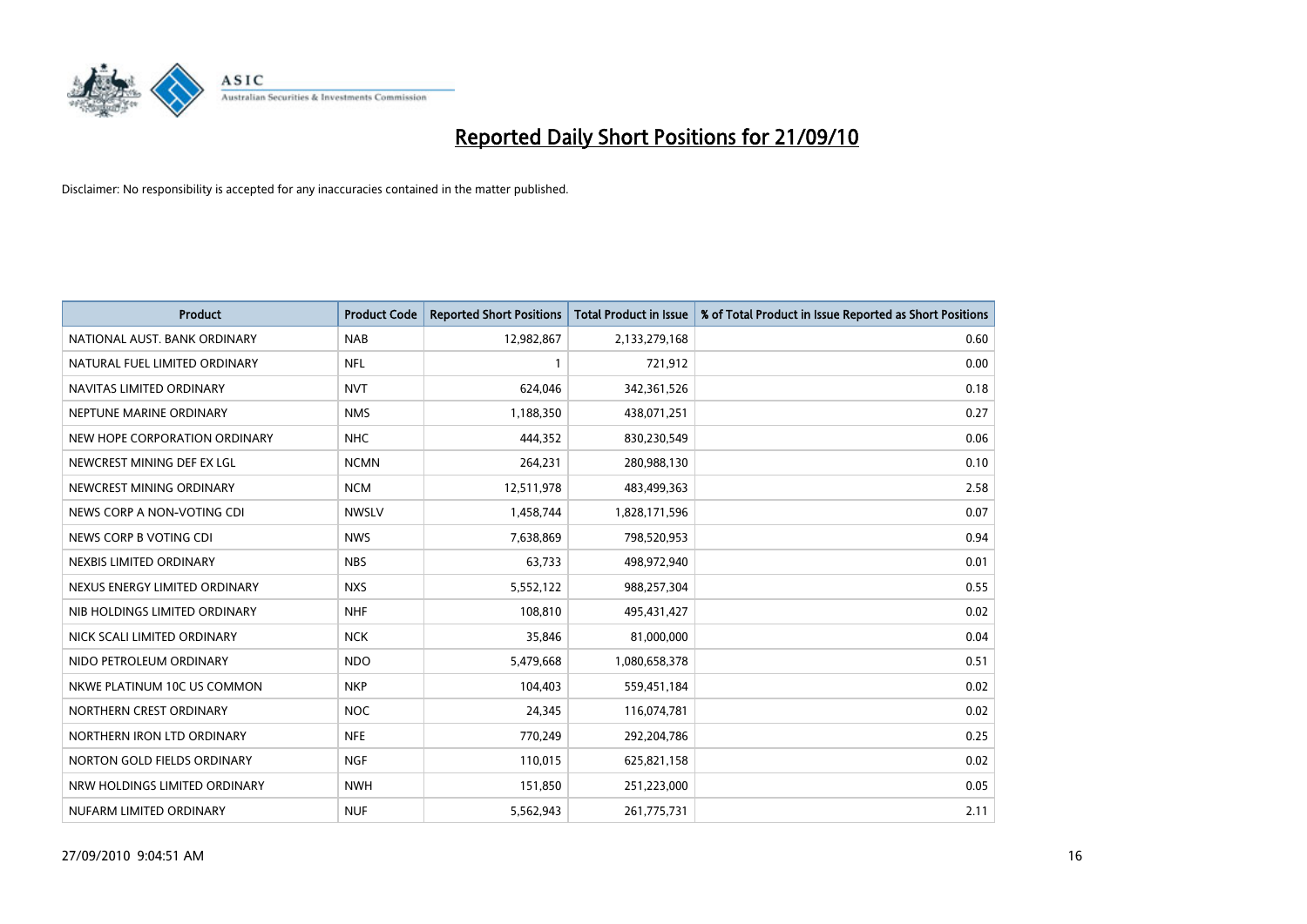

| <b>Product</b>                          | <b>Product Code</b> | <b>Reported Short Positions</b> | Total Product in Issue | % of Total Product in Issue Reported as Short Positions |
|-----------------------------------------|---------------------|---------------------------------|------------------------|---------------------------------------------------------|
| <b>OAKTON LIMITED ORDINARY</b>          | <b>OKN</b>          | 504,482                         | 93,622,235             | 0.54                                                    |
| OCEANAGOLD CORP. CHESS DEPOSITARY INT   | <b>OGC</b>          | 443,067                         | 228,572,614            | 0.20                                                    |
| OCEANIA CAPITAL LTD ORDINARY            | <b>OCP</b>          | 2,500                           | 91,921,295             | 0.00                                                    |
| OIL SEARCH LTD ORDINARY                 | <b>OSH</b>          | 7,083,760                       | 1,308,279,222          | 0.51                                                    |
| <b>OILEX LTD ORDINARY</b>               | <b>OEX</b>          | 27,367                          | 220,074,885            | 0.01                                                    |
| OM HOLDINGS LIMITED ORDINARY            | OMH                 | 1,459,011                       | 498,485,150            | 0.30                                                    |
| <b>ONESTEEL LIMITED ORDINARY</b>        | OST                 | 3,670,233                       | 1,331,703,666          | 0.26                                                    |
| ORICA LIMITED ORDINARY                  | ORI                 | 3,584,027                       | 362,100,430            | 0.99                                                    |
| ORIGIN ENERGY ORDINARY                  | <b>ORG</b>          | 6,279,182                       | 882,206,872            | 0.67                                                    |
| OTTO ENERGY LIMITED ORDINARY            | <b>OEL</b>          | 109,204                         | 1,134,540,071          | 0.01                                                    |
| OZ MINERALS ORDINARY                    | OZL                 | 113,167,526                     | 3,121,339,730          | 3.63                                                    |
| PACIFIC BRANDS ORDINARY                 | PBG                 | 7,021,236                       | 931,386,248            | 0.74                                                    |
| PALADIN ENERGY LTD ORDINARY             | <b>PDN</b>          | 18, 144, 753                    | 718,423,382            | 2.52                                                    |
| PAN PACIFIC PETROL. ORDINARY            | PPP                 | 14                              | 588,612,110            | 0.00                                                    |
| PANAUST LIMITED ORDINARY                | <b>PNA</b>          | 10,647,051                      | 2,954,125,529          | 0.35                                                    |
| PANORAMIC RESOURCES ORDINARY            | PAN                 | 175,660                         | 205,587,842            | 0.09                                                    |
| PAPERLINX LIMITED ORDINARY              | <b>PPX</b>          | 17,447,192                      | 603,580,761            | 2.88                                                    |
| PAPERLINX SPS TRUST STEP UP PERP. PREF. | <b>PXUPA</b>        | 5,000                           | 2,850,000              | 0.18                                                    |
| PATTIES FOODS LTD ORDINARY              | PFL                 |                                 | 138,908,853            | 0.00                                                    |
| PEAK RESOURCES ORDINARY                 | <b>PEK</b>          | 200.000                         | 114,615,794            | 0.17                                                    |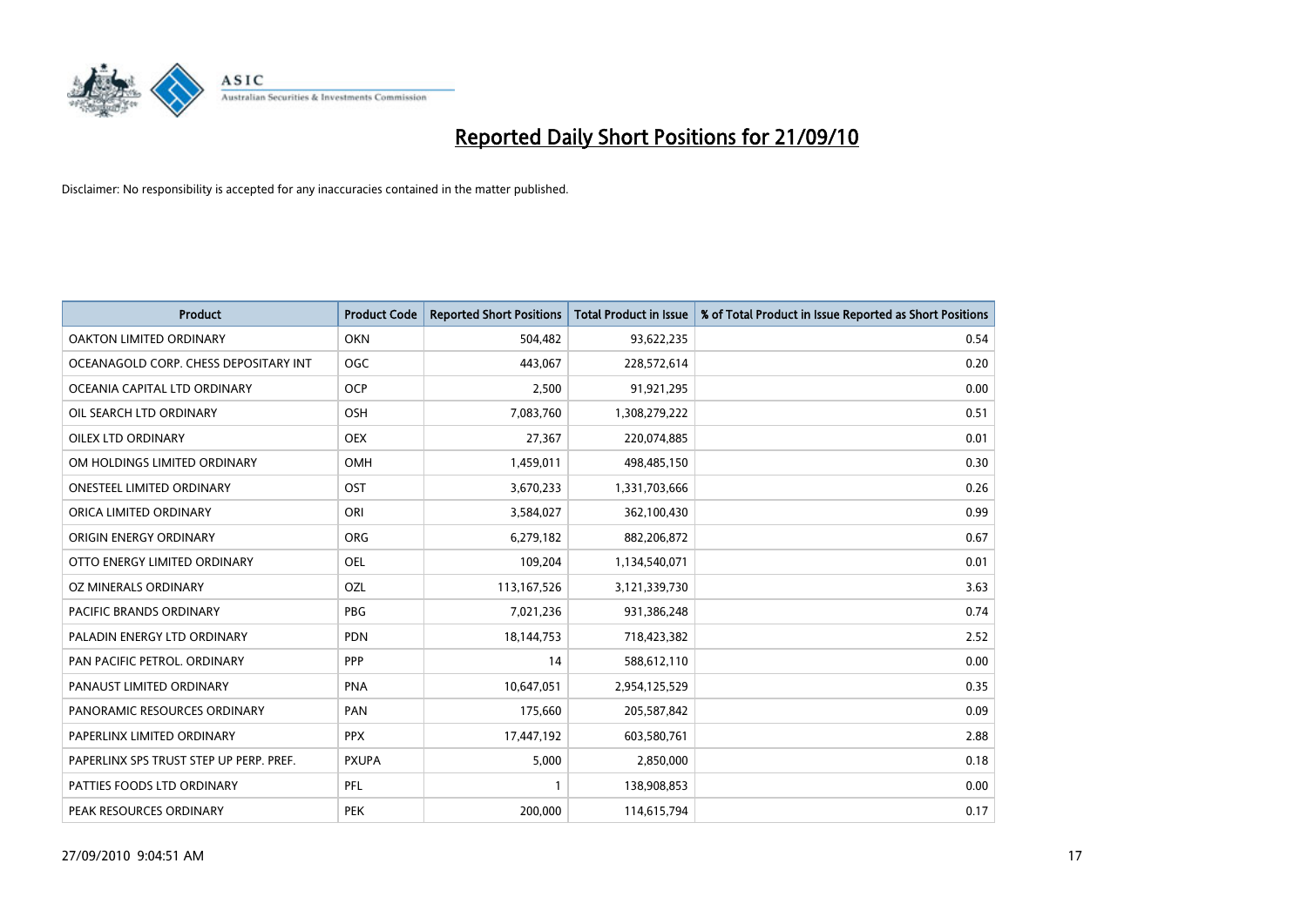

| <b>Product</b>                       | <b>Product Code</b> | <b>Reported Short Positions</b> | Total Product in Issue | % of Total Product in Issue Reported as Short Positions |
|--------------------------------------|---------------------|---------------------------------|------------------------|---------------------------------------------------------|
| PEET LIMITED ORDINARY                | <b>PPC</b>          | 136,047                         | 300,681,486            | 0.04                                                    |
| PENINSULA MINERALS ORDINARY          | <b>PEN</b>          | 5,000                           | 1,633,103,715          | 0.00                                                    |
| PERILYA LIMITED ORDINARY             | PEM                 | 474,136                         | 526,075,563            | 0.09                                                    |
| PERPETUAL LIMITED ORDINARY           | <b>PPT</b>          | 2,363,520                       | 43,428,063             | 5.43                                                    |
| PERSEUS MINING LTD ORDINARY          | PRU                 | 252,686                         | 421,307,088            | 0.06                                                    |
| PETSEC ENERGY ORDINARY               | <b>PSA</b>          | 223,332                         | 231,283,622            | 0.10                                                    |
| PHARMAXIS LTD ORDINARY               | <b>PXS</b>          | 1,083,947                       | 225,721,734            | 0.49                                                    |
| PHOTON GROUP LTD ORDINARY            | <b>PGA</b>          | 1,050,510                       | 187,440,645            | 0.56                                                    |
| PIKE RIVER COAL ORDINARY             | <b>PRC</b>          | 376,320                         | 405,301,433            | 0.09                                                    |
| PLATINUM ASSET ORDINARY              | <b>PTM</b>          | 3,964,610                       | 561,347,878            | 0.69                                                    |
| PLATINUM AUSTRALIA ORDINARY          | <b>PLA</b>          | 5,744,895                       | 321,130,521            | 1.78                                                    |
| PLATINUM CAPITAL LTD ORDINARY        | <b>PMC</b>          |                                 | 163,719,799            | 0.00                                                    |
| PMP LIMITED ORDINARY                 | <b>PMP</b>          | 1,266,394                       | 335,338,483            | 0.37                                                    |
| PORT BOUVARD LIMITED ORDINARY        | PBD                 | 6,754                           | 593,868,295            | 0.00                                                    |
| PREMIER INVESTMENTS ORDINARY         | <b>PMV</b>          | 158,206                         | 155,030,045            | 0.11                                                    |
| PRIMARY HEALTH CARE ORDINARY         | <b>PRY</b>          | 11,522,827                      | 491,484,342            | 2.35                                                    |
| PRIME INFR GROUP. STAPLED SECURITIES | PIH                 | 249,259                         | 351,776,795            | 0.07                                                    |
| PRIME MEDIA GRP LTD ORDINARY         | <b>PRT</b>          | $\overline{2}$                  | 366,330,303            | 0.00                                                    |
| PRIMEAG AUSTRALIA ORDINARY           | PAG                 | 311,454                         | 150,569,976            | 0.21                                                    |
| PROGEN PHARMACEUTIC ORDINARY         | PGL                 | 151,596                         | 24,709,097             | 0.61                                                    |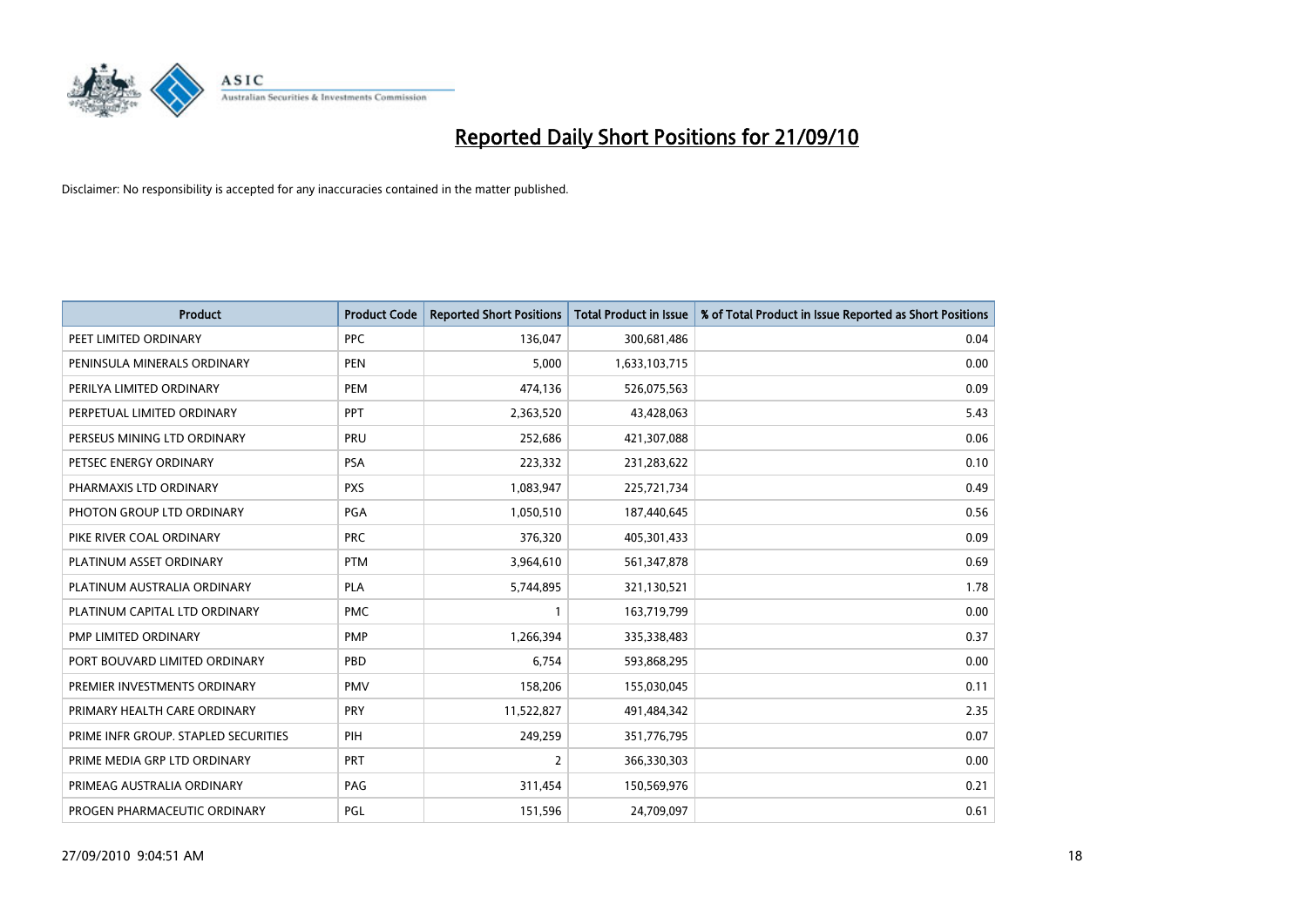

| <b>Product</b>                   | <b>Product Code</b> | <b>Reported Short Positions</b> | Total Product in Issue | % of Total Product in Issue Reported as Short Positions |
|----------------------------------|---------------------|---------------------------------|------------------------|---------------------------------------------------------|
| PROGRAMMED ORDINARY              | <b>PRG</b>          | 349,456                         | 118,169,908            | 0.30                                                    |
| PROSPERITY RESOURCES ORDINARY    | <b>PSP</b>          | 433,334                         | 301,889,179            | 0.14                                                    |
| <b>PSIVIDA CORP CDI 1:1</b>      | <b>PVA</b>          | 6,878                           | 7,827,340              | 0.09                                                    |
| <b>QANTAS AIRWAYS ORDINARY</b>   | QAN                 | 26,057,457                      | 2,265,123,620          | 1.14                                                    |
| OBE INSURANCE GROUP ORDINARY     | <b>QBE</b>          | 24,243,708                      | 1,035,095,813          | 2.32                                                    |
| RAMSAY HEALTH CARE ORDINARY      | <b>RHC</b>          | 2,006,930                       | 202,081,252            | 0.97                                                    |
| RANGE RESOURCES LTD ORDINARY     | <b>RRS</b>          | 1,250,000                       | 1,162,167,306          | 0.11                                                    |
| <b>RCR TOMLINSON ORDINARY</b>    | <b>RCR</b>          | 68,067                          | 131,860,172            | 0.05                                                    |
| <b>REA GROUP ORDINARY</b>        | <b>REA</b>          | 166,280                         | 128,439,366            | 0.13                                                    |
| <b>RED FORK ENERGY ORDINARY</b>  | <b>RFE</b>          | 7,696                           | 139,535,000            | 0.01                                                    |
| <b>REDFLEX HOLDINGS ORDINARY</b> | <b>RDF</b>          | 6,625                           | 110,010,757            | 0.01                                                    |
| REED RESOURCES LTD ORDINARY      | <b>RDR</b>          | 268,205                         | 192,271,768            | 0.14                                                    |
| <b>REGIS RESOURCES ORDINARY</b>  | <b>RRL</b>          | 146,047                         | 414,487,125            | 0.04                                                    |
| RESMED INC CDI 10:1              | <b>RMD</b>          | 4,910,489                       | 1,516,163,980          | 0.30                                                    |
| <b>RESOLUTE MINING ORDINARY</b>  | <b>RSG</b>          | 1,551,076                       | 392,874,067            | 0.40                                                    |
| RESOURCE GENERATION ORDINARY     | <b>RES</b>          | 157,911                         | 164,412,477            | 0.10                                                    |
| REVERSE CORP LIMITED ORDINARY    | <b>REF</b>          | 25,141                          | 92,382,175             | 0.03                                                    |
| REX MINERALS LIMITED ORDINARY    | <b>RXM</b>          | 2,899                           | 114,609,460            | 0.00                                                    |
| RIDLEY CORPORATION ORDINARY      | <b>RIC</b>          | 53,937                          | 307,817,071            | 0.02                                                    |
| RIO TINTO LIMITED ORDINARY       | <b>RIO</b>          | 19,876,359                      | 606,831,240            | 3.25                                                    |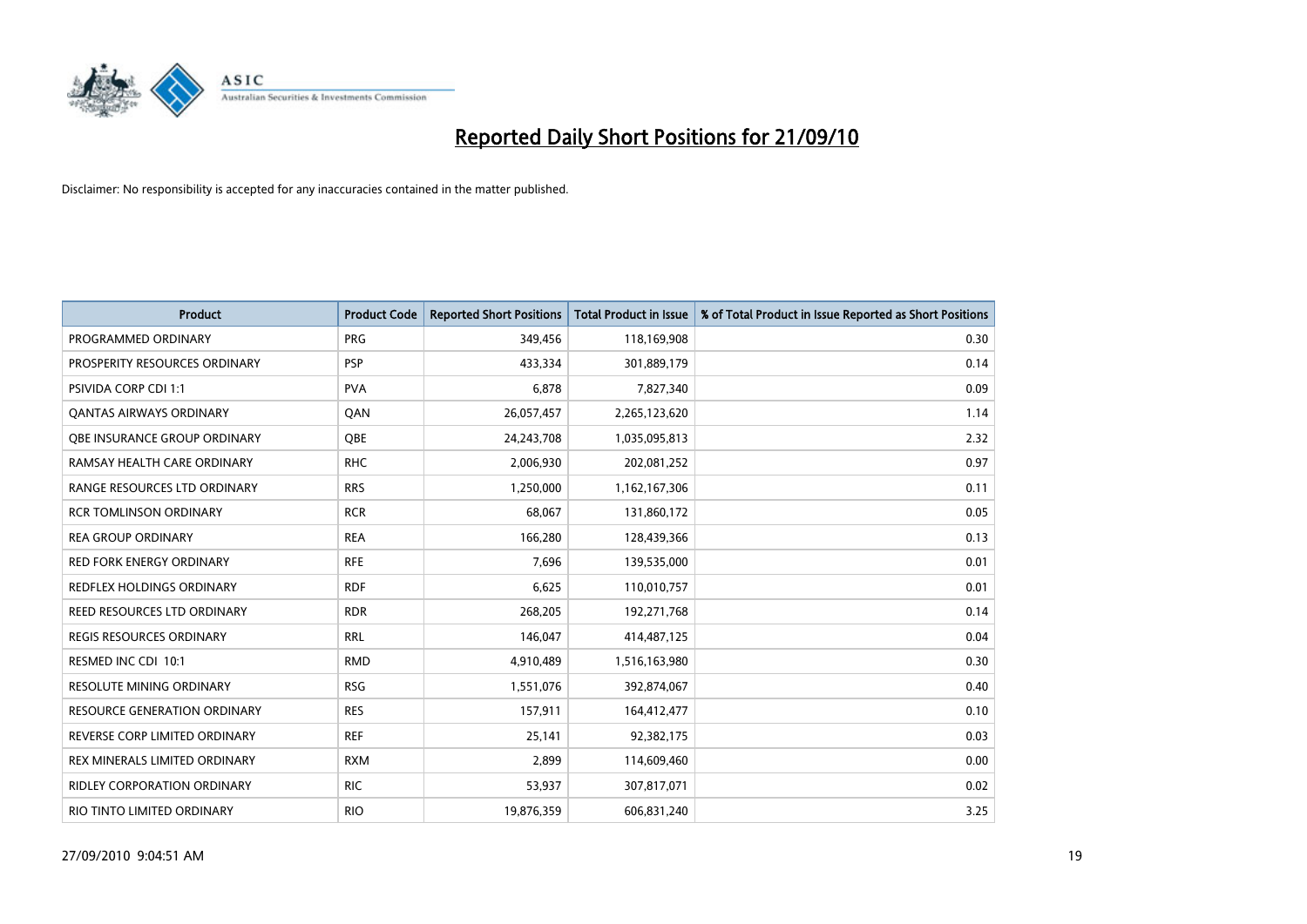

| <b>Product</b>                           | <b>Product Code</b> | <b>Reported Short Positions</b> | <b>Total Product in Issue</b> | % of Total Product in Issue Reported as Short Positions |
|------------------------------------------|---------------------|---------------------------------|-------------------------------|---------------------------------------------------------|
| <b>RIVERCITY MOTORWAY STAPLED</b>        | <b>RCY</b>          | 299,192                         | 957,010,115                   | 0.03                                                    |
| RIVERSDALE MINING ORDINARY               | <b>RIV</b>          | 892,553                         | 236,033,688                   | 0.37                                                    |
| ROC OIL COMPANY ORDINARY                 | <b>ROC</b>          | 4,719,197                       | 713,154,560                   | 0.66                                                    |
| SAI GLOBAL LIMITED ORDINARY              | SAI                 | 167,851                         | 196,108,545                   | 0.08                                                    |
| SALMAT LIMITED ORDINARY                  | <b>SLM</b>          | 84,627                          | 159,134,483                   | 0.05                                                    |
| SAMSON OIL & GAS LTD ORDINARY            | SSN                 | 110,000                         | 1,663,905,592                 | 0.01                                                    |
| SANDFIRE RESOURCES ORDINARY              | <b>SFR</b>          | 44,186                          | 131,534,760                   | 0.03                                                    |
| <b>SANTOS LTD ORDINARY</b>               | <b>STO</b>          | 4,750,052                       | 832,582,523                   | 0.55                                                    |
| SARACEN MINERAL ORDINARY                 | <b>SAR</b>          | 1,258,998                       | 491,818,083                   | 0.26                                                    |
| SEDGMAN LIMITED ORDINARY                 | <b>SDM</b>          | 569,607                         | 205,986,681                   | 0.26                                                    |
| SEEK LIMITED ORDINARY                    | <b>SEK</b>          | 4,018,293                       | 336,584,488                   | 1.19                                                    |
| SENETAS CORPORATION ORDINARY             | <b>SEN</b>          | 756,999                         | 461,522,263                   | 0.16                                                    |
| SERVCORP LIMITED ORDINARY                | SRV                 | 102,201                         | 98,440,807                    | 0.10                                                    |
| SERVICE STREAM ORDINARY                  | <b>SSM</b>          | 344,663                         | 283,418,867                   | 0.12                                                    |
| SEVEN GROUP HOLDINGS ORDINARY            | <b>SVW</b>          | 1,216,507                       | 305,410,281                   | 0.40                                                    |
| SIGMA PHARMACEUTICAL ORDINARY            | SIP                 | 8,191,035                       | 1,178,626,572                 | 0.69                                                    |
| SILEX SYSTEMS ORDINARY                   | <b>SLX</b>          | 180,301                         | 149,506,391                   | 0.11                                                    |
| SILVER LAKE RESOURCE ORDINARY            | <b>SLR</b>          | 65,912                          | 178,757,838                   | 0.04                                                    |
| SIMS METAL MGMT LTD ORDINARY             | SGM                 | 2,249,243                       | 203,993,432                   | 1.12                                                    |
| SINGAPORE TELECOMM. CHESS DEPOSITARY INT | SGT                 | 2,620,502                       | 391,702,434                   | 0.67                                                    |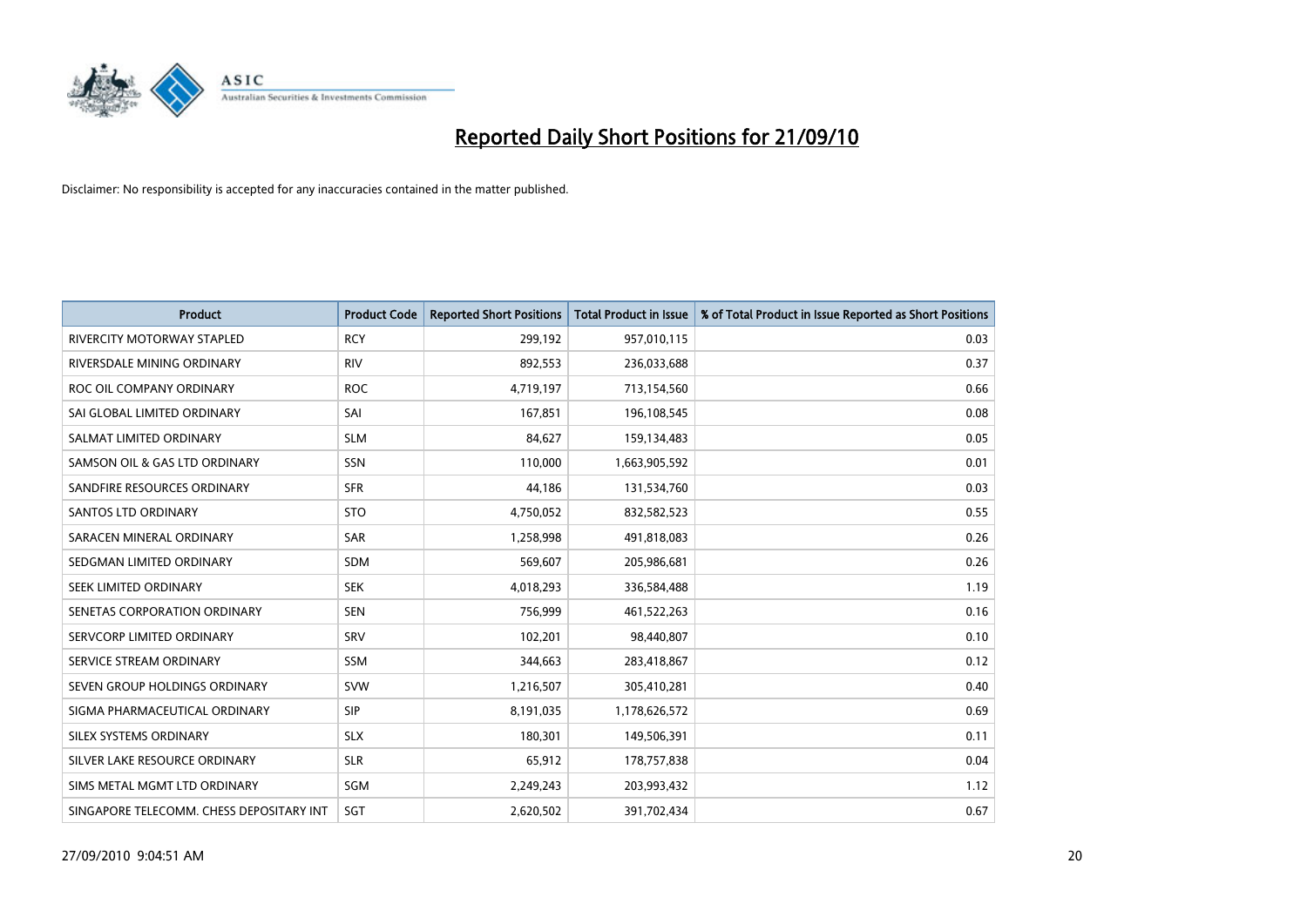

| <b>Product</b>                          | <b>Product Code</b> | <b>Reported Short Positions</b> | <b>Total Product in Issue</b> | % of Total Product in Issue Reported as Short Positions |
|-----------------------------------------|---------------------|---------------------------------|-------------------------------|---------------------------------------------------------|
| SKILLED GROUP LTD ORDINARY              | <b>SKE</b>          | 117,863                         | 190,738,408                   | 0.06                                                    |
| SKY CITY ENTERTAIN. ORDINARY            | <b>SKC</b>          | 11,636,593                      | 575,114,687                   | 2.02                                                    |
| SKY NETWORK ORDINARY                    | <b>SKT</b>          | 919,140                         | 389,139,785                   | 0.24                                                    |
| SMS MANAGEMENT, ORDINARY                | <b>SMX</b>          | 16,783                          | 67,182,500                    | 0.03                                                    |
| SONIC HEALTHCARE ORDINARY               | <b>SHL</b>          | 4,473,886                       | 388,429,875                   | 1.16                                                    |
| SOUL PATTINSON (W.H) ORDINARY           | SOL                 | 4,456                           | 238,640,580                   | 0.00                                                    |
| SP AUSNET STAPLED SECURITIES            | SPN                 | 5,889,163                       | 2,748,353,504                 | 0.20                                                    |
| SPARK INFRASTRUCTURE STAPLED SECURITIES | SKI                 | 15,972,523                      | 1,031,911,394                 | 1.55                                                    |
| SPDR 200 FUND ETF UNITS                 | <b>STW</b>          | 5,706                           | 57,828,081                    | 0.01                                                    |
| SPECIALTY FASHION ORDINARY              | <b>SFH</b>          | 1,353,309                       | 190,964,693                   | 0.72                                                    |
| SPOTLESS GROUP LTD ORDINARY             | <b>SPT</b>          | 984,505                         | 259,309,656                   | 0.38                                                    |
| ST BARBARA LIMITED ORDINARY             | <b>SBM</b>          | 28,599,843                      | 1,953,168,407                 | 1.46                                                    |
| STAGING CONNECTIONS ORDINARY            | <b>STG</b>          | 2,917,189                       | 783,175,134                   | 0.37                                                    |
| STH AMERICAN COR LTD ORDINARY           | SAY                 | 9,200                           | 231,832,027                   | 0.00                                                    |
| STHN CROSS MEDIA ORDINARY               | <b>SXL</b>          | 87,178                          | 378,827,750                   | 0.02                                                    |
| STOCKLAND UNITS/ORD STAPLED             | SGP                 | 11,728,390                      | 2,383,036,717                 | 0.47                                                    |
| STRAITS RESOURCES ORDINARY              | SRL                 | 4,997,712                       | 255,203,613                   | 1.96                                                    |
| STW COMMUNICATIONS ORDINARY             | SGN                 | 187,944                         | 364,310,964                   | 0.05                                                    |
| SUNCORP-METWAY, ORDINARY                | <b>SUN</b>          | 5,780,587                       | 1,281,390,524                 | 0.42                                                    |
| SUNDANCE RESOURCES ORDINARY             | <b>SDL</b>          | 16,789,967                      | 2,709,995,932                 | 0.62                                                    |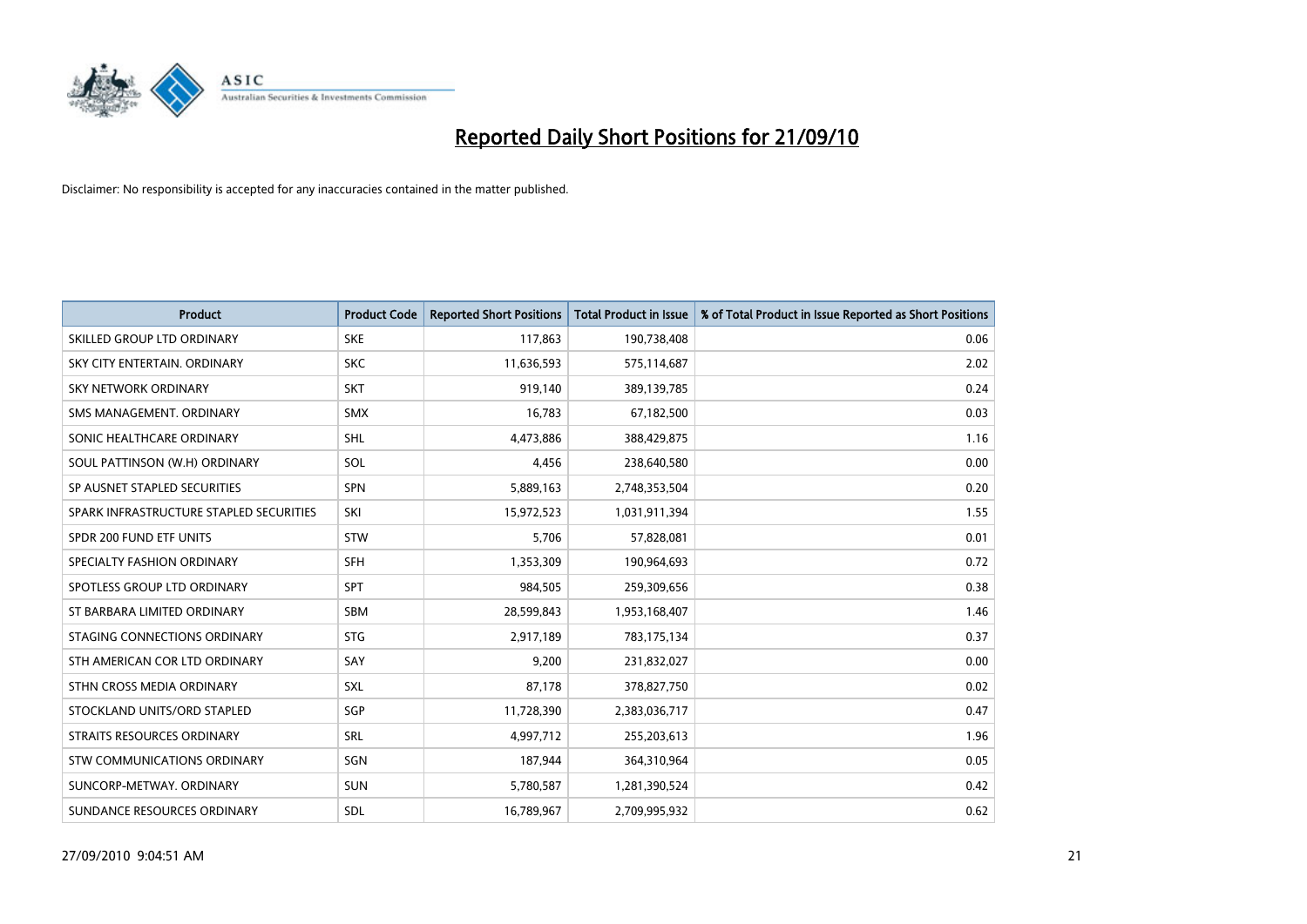

| <b>Product</b>                      | <b>Product Code</b> | <b>Reported Short Positions</b> | <b>Total Product in Issue</b> | % of Total Product in Issue Reported as Short Positions |
|-------------------------------------|---------------------|---------------------------------|-------------------------------|---------------------------------------------------------|
| SUNLAND GROUP LTD ORDINARY          | <b>SDG</b>          | 122,895                         | 251,107,692                   | 0.05                                                    |
| SUPER CHEAP AUTO GRP ORDINARY       | SUL                 | 379,877                         | 127,890,079                   | 0.29                                                    |
| SWICK MINING ORDINARY               | <b>SWK</b>          | 1,548                           | 236,724,970                   | 0.00                                                    |
| SYMEX HOLDINGS ORDINARY             | <b>SYM</b>          | 6,633                           | 125,037,628                   | 0.01                                                    |
| TABCORP HOLDINGS LTD ORDINARY       | <b>TAH</b>          | 9,400,199                       | 612,625,759                   | 1.51                                                    |
| <b>TALENT2 INTERNATION ORDINARY</b> | <b>TWO</b>          | $\overline{7}$                  | 141,224,846                   | 0.00                                                    |
| TAP OIL LIMITED ORDINARY            | <b>TAP</b>          | 5,923                           | 156,485,921                   | 0.00                                                    |
| TASSAL GROUP LIMITED ORDINARY       | <b>TGR</b>          | 3,204,685                       | 144,197,882                   | 2.22                                                    |
| <b>TATTS GROUP LTD ORDINARY</b>     | <b>TTS</b>          | 10,933,589                      | 1,282,032,285                 | 0.85                                                    |
| TELECOM CORPORATION ORDINARY        | <b>TEL</b>          | 37,929,981                      | 1,920,827,168                 | 1.97                                                    |
| TELSTRA CORPORATION. ORDINARY       | <b>TLS</b>          | 69,424,438                      | 12,443,074,357                | 0.54                                                    |
| TEN NETWORK HOLDINGS ORDINARY       | <b>TEN</b>          | 8,616,818                       | 1,045,236,720                 | 0.83                                                    |
| TFS CORPORATION LTD ORDINARY        | <b>TFC</b>          | 63,054                          | 227,360,909                   | 0.02                                                    |
| THE REJECT SHOP ORDINARY            | <b>TRS</b>          | 20,571                          | 26,033,570                    | 0.08                                                    |
| THOR MINING PLC CHESS DEPOSITARY    | <b>THR</b>          | 2,307                           | 245,247,701                   | 0.00                                                    |
| THORN GROUP LIMITED ORDINARY        | <b>TGA</b>          | 2,361                           | 129,459,770                   | 0.00                                                    |
| TIMBERCORP LIMITED ORDINARY         | <b>TIM</b>          | 1,171,620                       | 352,071,429                   | 0.33                                                    |
| TISHMAN SPEYER UNITS                | <b>TSO</b>          | 50,674                          | 338,440,904                   | 0.01                                                    |
| TNG LIMITED ORDINARY                | <b>TNG</b>          | 4,321                           | 258,055,076                   | 0.00                                                    |
| TOLL HOLDINGS LTD ORDINARY          | <b>TOL</b>          | 11,767,093                      | 702,867,609                   | 1.66                                                    |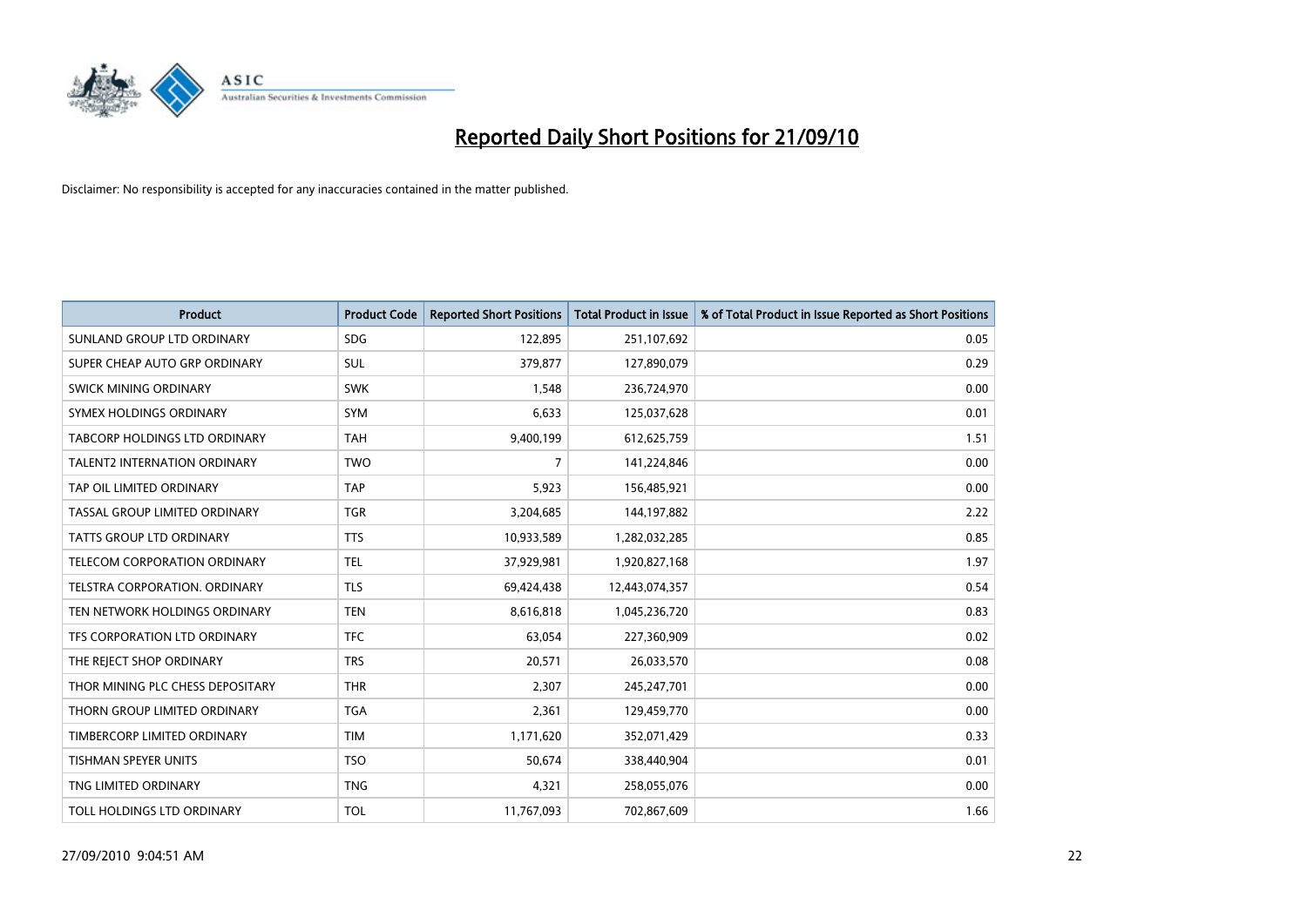

| <b>Product</b>                            | <b>Product Code</b> | <b>Reported Short Positions</b> | Total Product in Issue | % of Total Product in Issue Reported as Short Positions |
|-------------------------------------------|---------------------|---------------------------------|------------------------|---------------------------------------------------------|
| TORO ENERGY LIMITED ORDINARY              | <b>TOE</b>          | 87,709                          | 964,936,676            | 0.01                                                    |
| TOWER AUSTRALIA ORDINARY                  | <b>TAL</b>          | 1,338,420                       | 415,928,881            | 0.31                                                    |
| <b>TOWER LIMITED ORDINARY</b>             | <b>TWR</b>          | 689,519                         | 260,631,787            | 0.26                                                    |
| TOX FREE SOLUTIONS ORDINARY               | <b>TOX</b>          | 90,159                          | 91,765,500             | 0.09                                                    |
| TPG TELECOM LIMITED ORDINARY              | <b>TPM</b>          | 1,017,081                       | 767,849,104            | 0.13                                                    |
| TRANSFIELD SERV INFR STAPLED SECURITIES   | <b>TSI</b>          | 198,385                         | 432,184,488            | 0.05                                                    |
| <b>TRANSFIELD SERVICES ORDINARY</b>       | <b>TSE</b>          | 2,165,706                       | 414,278,904            | 0.53                                                    |
| TRANSPACIFIC INDUST, ORDINARY             | <b>TPI</b>          | 11,902,568                      | 960,638,735            | 1.25                                                    |
| TRANSURBAN GROUP TRIPLE STAPLED SEC.      | <b>TCL</b>          | 5,603,109                       | 1,441,290,633          | 0.36                                                    |
| TRINITY GROUP STAPLED SECURITIES          | <b>TCO</b>          | 3,419                           | 231,701,539            | 0.00                                                    |
| TROY RESOURCES NL ORDINARY                | <b>TRY</b>          | 62,724                          | 87,474,323             | 0.07                                                    |
| <b>UGL LIMITED ORDINARY</b>               | UGL                 | 4,450,640                       | 165,928,705            | 2.67                                                    |
| UNILIFE CORPORATION CDI 6:1               | <b>UNS</b>          | 437,886                         | 238,135,980            | 0.19                                                    |
| UXC LIMITED ORDINARY                      | <b>UXC</b>          | 664,849                         | 295,798,104            | 0.22                                                    |
| VALAD PROPERTY GROUP STAPLED US PROHIBIT. | <b>VPG</b>          | 4,521,465                       | 2,302,129,263          | 0.20                                                    |
| VDM GROUP LIMITED ORDINARY                | <b>VMG</b>          | 11,116                          | 195,613,088            | 0.01                                                    |
| <b>VENTURE MINERALS ORDINARY</b>          | <b>VMS</b>          | 6,500                           | 168, 163, 334          | 0.00                                                    |
| VILLAGE ROADSHOW LTD ORDINARY             | <b>VRL</b>          | 682                             | 114,217,649            | 0.00                                                    |
| VILLAGE ROADSHOW LTD 'A' CLASS PREFERENCE | <b>VRLPA</b>        | 19,559                          | 52,235,451             | 0.04                                                    |
| VIRGIN BLUE HOLDINGS ORDINARY             | <b>VBA</b>          | 18,873,484                      | 2,209,126,568          | 0.84                                                    |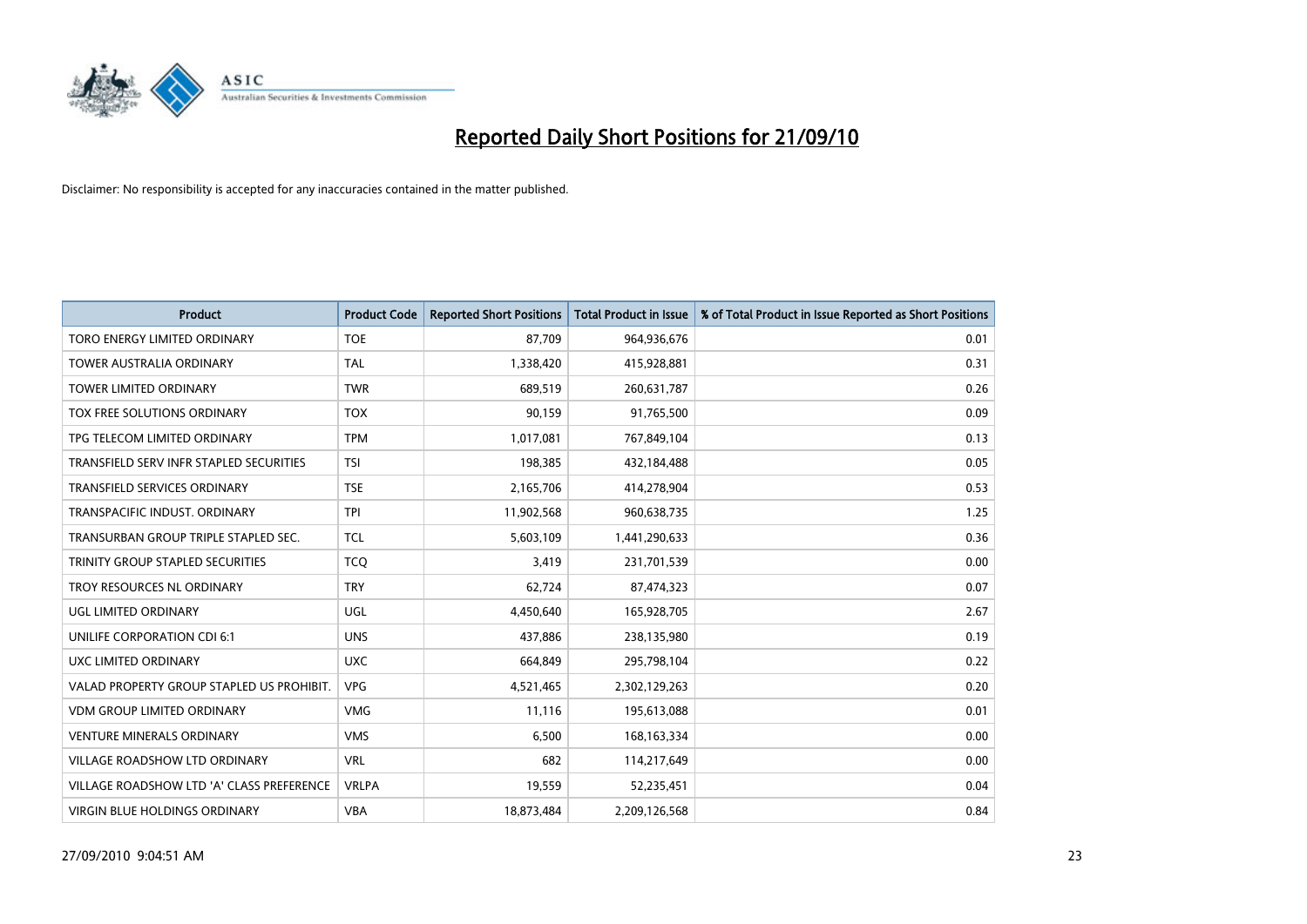

| <b>Product</b>                         | <b>Product Code</b> | <b>Reported Short Positions</b> | <b>Total Product in Issue</b> | % of Total Product in Issue Reported as Short Positions |
|----------------------------------------|---------------------|---------------------------------|-------------------------------|---------------------------------------------------------|
| <b>VISION GROUP HLDGS ORDINARY</b>     | <b>VGH</b>          | 78,000                          | 72,671,765                    | 0.11                                                    |
| VITA GROUP LTD ORDINARY                | <b>VTG</b>          | 75,190                          | 142,499,800                   | 0.05                                                    |
| VITERRA INC CDI 1:1                    | <b>VTA</b>          | 64,145                          | 68,629,939                    | 0.09                                                    |
| <b>WAREHOUSE GROUP ORDINARY</b>        | <b>WHS</b>          | 310,922                         | 311,195,868                   | 0.10                                                    |
| <b>WDS LIMITED ORDINARY</b>            | <b>WDS</b>          | 703                             | 143,107,458                   | 0.00                                                    |
| WEBIET LIMITED ORDINARY                | <b>WEB</b>          | 94,620                          | 76,961,278                    | 0.13                                                    |
| <b>WESFARMERS LIMITED ORDINARY</b>     | <b>WES</b>          | 24,037,064                      | 1,005,171,932                 | 2.36                                                    |
| WESFARMERS LIMITED PARTIALLY PROTECTED | <b>WESN</b>         | 2,208,473                       | 151,900,230                   | 1.43                                                    |
| WEST AUSTRALIAN NEWS ORDINARY          | <b>WAN</b>          | 7,203,580                       | 216,011,546                   | 3.33                                                    |
| WESTERN AREAS NL ORDINARY              | <b>WSA</b>          | 8,279,444                       | 179,735,899                   | 4.62                                                    |
| WESTERN DESERT RES. ORDINARY           | <b>WDR</b>          | 948                             | 134,511,656                   | 0.00                                                    |
| WESTFIELD GROUP ORD/UNIT STAPLED SEC   | <b>WDC</b>          | 9,092,209                       | 2,307,773,663                 | 0.38                                                    |
| WESTPAC BANKING CORP ORDINARY          | <b>WBC</b>          | 23,989,685                      | 2,989,171,317                 | 0.76                                                    |
| WHITE ENERGY COMPANY ORDINARY          | <b>WEC</b>          | 8,708,038                       | 284,222,354                   | 3.06                                                    |
| WHITEHAVEN COAL ORDINARY               | <b>WHC</b>          | 665,781                         | 493,650,070                   | 0.12                                                    |
| WHK GROUP LIMITED ORDINARY             | <b>WHG</b>          | 46,969                          | 264,532,032                   | 0.01                                                    |
| WIDE BAY AUST LTD ORDINARY             | <b>WBB</b>          | 27                              | 32,001,199                    | 0.00                                                    |
| WINDIMURRA VANADIUM ORDINARY           | <b>WVL</b>          | 163,685                         | 154,278,674                   | 0.11                                                    |
| WOODSIDE PETROLEUM ORDINARY            | <b>WPL</b>          | 2,474,083                       | 780,136,909                   | 0.28                                                    |
| WOOLWORTHS LIMITED ORDINARY            | <b>WOW</b>          | 3,796,899                       | 1,235,957,421                 | 0.28                                                    |